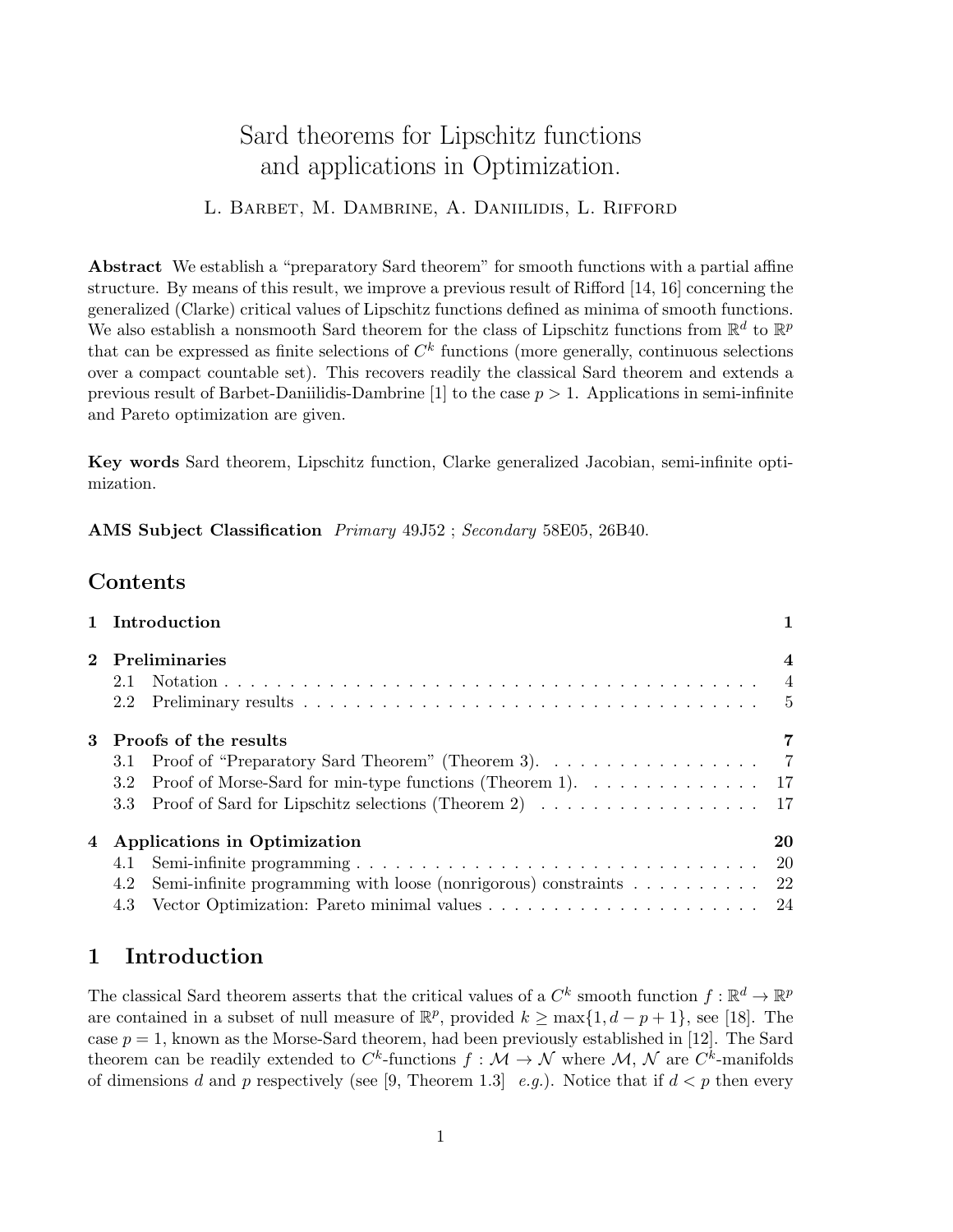point is critical and  $f(\mathcal{M})$  has null measure in  $\mathcal{N}$ . The above results are essentially sharp. (We refer to [13] and [2] for refinements and precise sharp statements.) Known counterexamples show that the degree of regularity cannot be lowered, unless an extra structural assumption is made over the function: see [11] for  $C^1$  semialgebraic functions from  $\mathbb{R}^d$  to  $\mathbb{R}^p$ .

In this work we focus on the case of (locally) Lipschitz continuous functions  $f : \mathbb{R}^d \to \mathbb{R}^p$ . The notion of criticality is now defined by means of the generalized (Clarke) Jacobian (see definition in Section 2.1). If f is Lipschitz, the notation Critf (respectively,  $f(\text{Crit } f)$ ) will refer to the set of Clarke critical points (respectively, values) of f. Let us notice that if  $d < p$ , then  $f(\mathbb{R}^d)$  is a null set in  $\mathbb{R}^p$  and the conclusion of the Sard theorem holds trivially. For this reason, unless overwise specified, we assume  $d \geq p$ . However, endeavoring to generalize the Sard theorem for (nonsmooth) Lipschitz functions is a huge challenge even in the simplest nontrivial case  $d = p$ . Indeed, approximating the given Lipschitz function by functions of class  $C<sup>1</sup>$  outside a set of small measure (see  $[8, 3.1.15]$ ), we deduce that the image of the set of the classical critical points (that is, points where the derivative of f exists and is not surjective) has measure zero. Nonetheless, this does not yield any control on the set of Clarke critical values: it can be shown that every point of a *generic* (with respect to the uniform topology) Lipschitz function  $f : \mathbb{R} \to \mathbb{R}$  is Clarke critical (see [4] for the more general case of functions defined in  $\mathbb{R}^d$ ). This wipes out any possible nonsmooth Sard-type result in full generality, indicating instead that extra assumptions are required. Should this be a structural assumption in the spirit of Grothendieck (subanalyticity, tameness of the graph of the Lipschitz function), a strong version of Morse-Sard theorem can then be established (local finiteness of the Clarke critical values), see [3]. Without such structural assumptions, a couple of ad-hoc nonsmooth Morse-Sard results can still be found in the literature for particular Lipschitz functions: the distance function to a Riemanian submanifold [14] and the viscosity solutions of Hamiltonians of certain type [16].

In this work, we improve the aforementioned results of Rifford, by establishing the following nonsmooth Morse–Sard theorem, which has interesting applications in Riemannian [14] and sub-Riemannian geometry [15] and more generally in the Hamilton-Jacobi theory [16].

**Theorem 1** (Morse–Sard for min-type functions). Let N be a compact manifold of class  $C<sup>k</sup>$ and of dimension  $\ell$ . Let  $\phi : \mathbb{R}^n \times \mathcal{N} \to \mathbb{R}$  be a smooth function of class  $C^k$ . If  $k \geq n + \ell(n+1)$ , then the set of Clarke critical values of the Lipschitz continuous function

$$
\begin{cases} f: \mathbb{R}^n \to \mathbb{R} \\ f(z) := \min_{q \in \mathcal{N}} \{ \phi(z, q) \}, \quad \text{for all } z \in \mathbb{R}^n. \end{cases}
$$

has measure zero.

A second contribution of this work is to provide a nonsmooth generalization of the Sard theorem for Lipschitz functions  $f : \mathbb{R}^d \to \mathbb{R}^p$  that are selections over a finite family of  $C^k$ smooth functions, where  $k \geq d-p+1$ . (This is of course the minimal regularity that one should require, it corresponds to the regularity for the classical Sard theorem to hold.) This result recovers remarkably the classical Sard theorem (consider the trivial selection over a singleton). Our forthcoming theorem will be stated in an even more general form, considering selections over a (possibly infinite) countable family. In particular it extends the recent result of Barbet, Daniilidis, Dambrine [1, Theorem 5], from the real-valued case  $p = 1$  (Morse theorem) to the vector valued case  $p > 1$  (Sard theorem).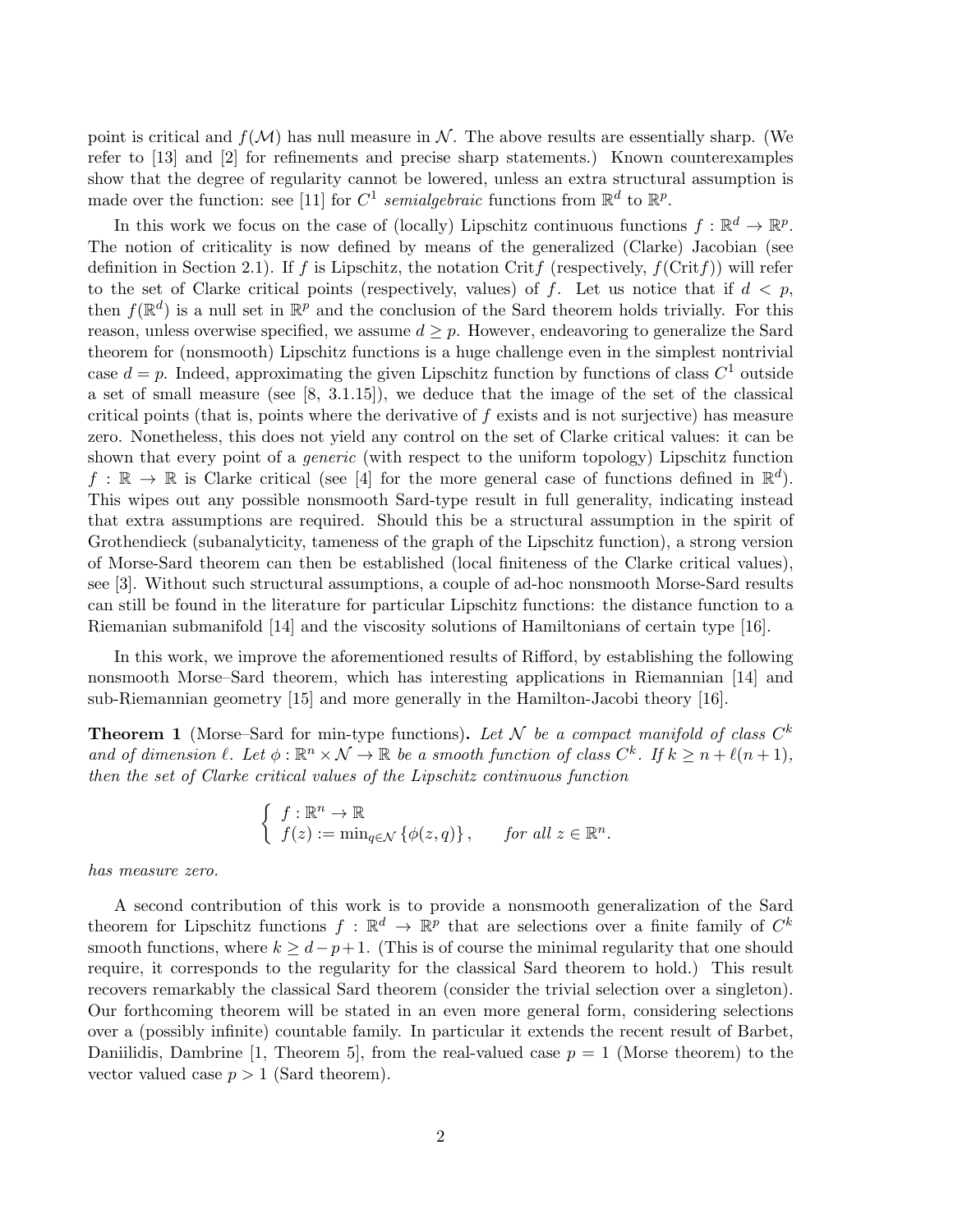**Theorem 2** (Sard for Lipschitz selections). Let  $T \neq \emptyset$  be a compact countable set. Assume that  $-F: \mathbb{R}^d \times T \to \mathbb{R}^p$  is a continuous function with  $d \geq p$ ;  $-x \mapsto F(x, t)$  is of class  $C^k$  with  $k \geq d-p+1$ , for all  $t \in T$ , and – the function  $D_x F : \mathbb{R}^d \times T \to \mathbb{R}^{pd}$  is continuous. If  $f: \mathbb{R}^d \to \mathbb{R}^p$  is continuous and

$$
f(x) \in \{F(x,t) : t \in T\}, \quad \text{for all } x \in \mathbb{R}^d,
$$

then f is locally Lipschitz and  $f(\text{Crit} f)$  is null in  $\mathbb{R}^p$ .

(If T is finite, the assumptions of continuity of F and  $D_xF$  become superfluous.)

Both Theorem 1 (Morse–Sard for min-type functions) and Theorem 2 (Sard for Lipschitz selections) are obtained as corollaries –though not straightforward– of the forthcoming (main) result that we call "Preparatory Sard theorem". Some notation is needed in order to state this latter result: inn  $\Delta^m$  stands for the algebraic interior of the simplex  $\Delta^m$  of  $\mathbb{R}^{m+1}$ , M denotes a  $C^k$  smooth manifold and

$$
\Psi(\lambda, x) := \sum_{i=0}^{m} \lambda_i \phi^i(x), \quad (\lambda, x) \in \operatorname{inn} \Delta^m \times \mathcal{M}
$$

where  $\phi^i: \mathcal{M} \to \mathbb{R}^p$  are  $C^k$  smooth functions. We denote by Crit $\Psi$  the set of critical points of Ψ, that is, the set of points  $(λ, x)$  for which the derivative  $D\Psi(λ, x)$  is not surjective:

$$
(\lambda, x) \in \text{Crit}\Psi \qquad \Longleftrightarrow \qquad \text{rank}\left(D\Psi(\lambda, x)\right) < p.
$$

We also define the set  $\widetilde{\mathrm{Crit}}\Psi$  of *strongly critical points*, as follows:

$$
(\lambda, x) \in \widehat{\text{Crit}} \Psi \qquad \Longleftrightarrow \qquad \begin{cases} \phi^i(x) = \phi^0(x), & i \in \{0, \dots, m\} \\ \text{rank } \left(\sum_{i=0}^m \lambda_i D\phi^i(x)\right) < p. \end{cases} \tag{1.1}
$$

In the above definitions by rank of a linear operator we mean the dimension of its image. It follows easily that Crit $\Psi \subset \text{Crit}\Psi$  and that equality holds if either  $p = 1$  or  $m = 0$ . We are now ready to state our main result.

**Theorem 3** ("Preparatory Sard theorem"). Let M be a paracompact  $C^k$  manifold of dimension d with  $k \geq 1$ . Given  $m+1$  functions  $\phi^0, \phi^1, \ldots, \phi^m : \mathcal{M} \to \mathbb{R}^p$  of class  $C^k$  we set:

$$
\begin{cases} \Psi : \operatorname{inn} \Delta^m \times \mathcal{M} \to \mathbb{R}^p \\ \Psi(\lambda, x) := \sum_{i=0}^m \lambda_i \phi^i(x). \end{cases}
$$
 (1.2)

for all  $\lambda = (\lambda^0, \dots, \lambda^m) \in \text{inn } \Delta^m$  and  $x \in \mathcal{M}$ . Then the following properties hold:

- (I) If  $k \geq d p + 1$ , then  $\Psi(\widehat{\text{Crit}}\Psi)$  is null in  $\mathbb{R}^p$ .
- (II) If  $k \ge \min\{d+1, m+d-p+1\}$ , then  $\Psi(\text{Crit}\Psi)$  is null in  $\mathbb{R}^p$ .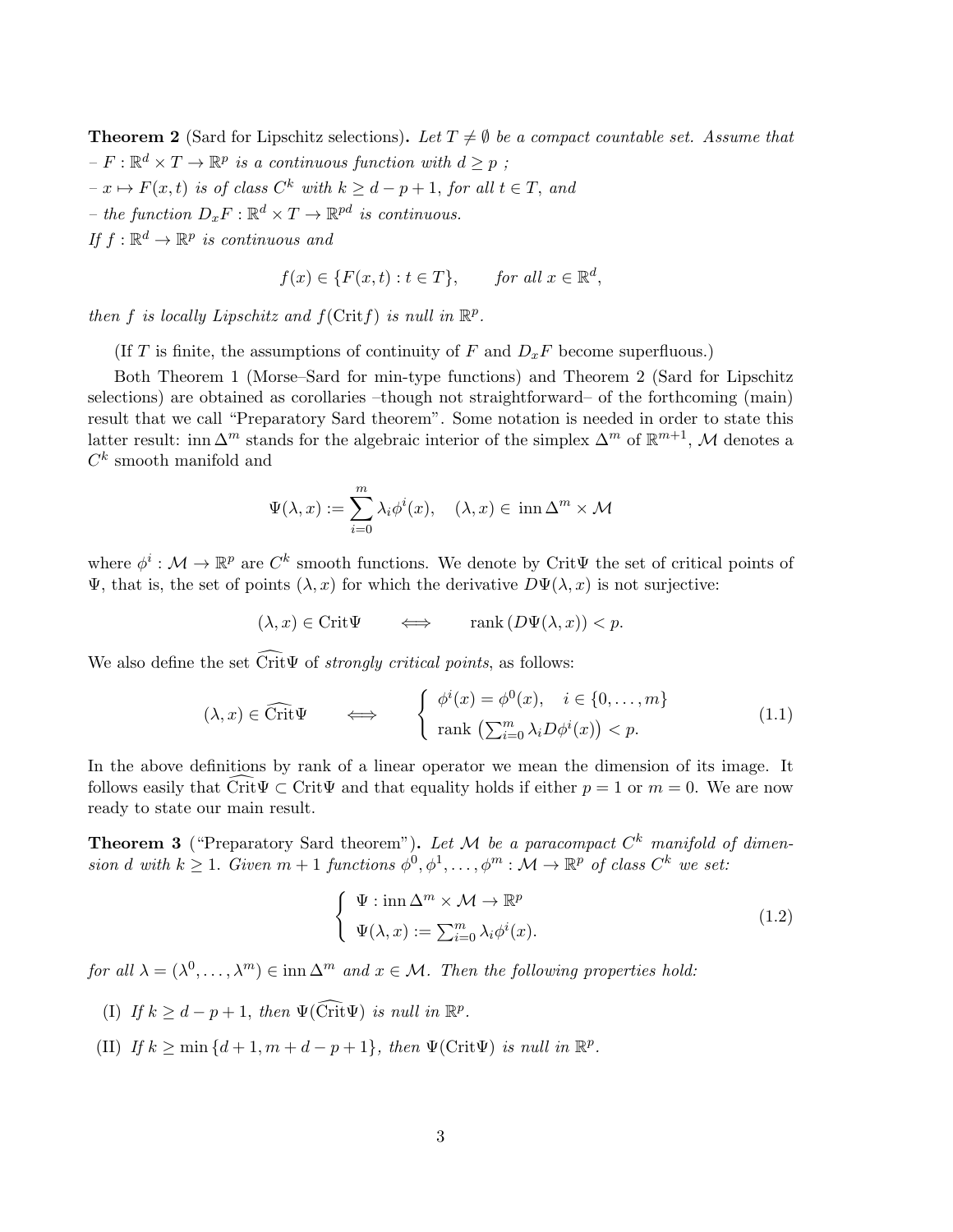The above statement has two parts: the first one concerns the strongly critical values, a more restrictive notion, which turns out to be exactly what is required in the sequel, in order to establish the aforementioned nonsmooth results  $(c.f.$  Theorem 1 and Theorem 2). Once we will have established Theorem 3 (I), its second part is obtained almost for granted, since essentially the same pattern of proof applies. This second part, although not needed for our purposes, has an independent interest and is stated for completeness. The main instrument of the proof is an adaptation of the quantitative method of Yomdin  $[19]$  (see also  $[6]$ ) aiming at exploiting the affine part of  $\Psi$  (namely, the variables  $\lambda_0, \ldots, \lambda_m$ ) in order to obtain a better regularity than the one stemming from a blind application of the classical result. We recall that this latter bound would be  $k \geq (m+d)-p+1$ .

As already mentioned, Theorem 2 (Sard for Lipschitz selections) is an extension of [1, Theorem 5] (Morse for Lipschitz selections), albeit not a straightforward one: the proof of [1, Theorem 5] relies upon geometrical arguments, leading nonsmooth criticality to a tractable smooth criticality of some smooth functions in naturally arising manifolds, and applying the classical Morse-Sard theorem to them. This approach is however much compromised by the real-valued case and does not seem to admit any obvious extension if  $p > 1$ . In contrast to that, the proof of Theorem 2, even specificated to the case  $p = 1$ , is considerably different in spirit. It passes through the highly technical–analytical approach of Theorem 3 ("Preparatory Sard theorem"), which is an improved version of Sard theorem. Still a common ground is tractable: both approaches eventually recover the classical Morse-Sard (respectively, Sard) theorem.

The manuscript is organized as follows: Notation and some basic definitions are recalled in Section 2, where several useful lemmas (required for the "Preparatory Sard theorem") are established. The proofs of the main results are given in Section 3, while in Section 4 we present applications of Theorem 2 to semi-infinite and vector optimization.

## 2 Preliminaries

#### 2.1 Notation

In this work we shall consider the following abbreviations:

– We denote by |J| the cardinality of any finite set J.

 $-\mathbb{N}_m = \{1,\ldots,m\}$ , for any integer  $m \geq 0$ , and

 $-\Delta^m = \{\lambda = (\lambda_0, \lambda_1, \dots, \lambda_m) \in \mathbb{R}^{m+1} : \lambda_i \geq 0 : \sum_{i=0}^m \lambda_i = 1\}$  for the *m*-dimensional simplex  $\Delta^m$  in  $\mathbb{R}^{m+1}$ .

Further, we denote by rank (A) the rank of a matrix A and by  $\text{co}(C)$  the convex envelope of any subset C of  $\mathbb{R}^d$ . Then  $x \in \text{co}(C)$  if and only if there exists  $m \geq 0$ ,  $\lambda \in \Delta^m$  and  $\{x_0, x_1, \ldots, x_m\} \subset C$  such that  $x = \sum_{i=0}^m \lambda_i x_i$ . Let us recall that, thanks to the Caratheodory theorem, if  $x \in \text{co}(C)$  then we can always obtain a representation involving at most  $d+1$  points. We also denote by inn  $\Delta^m$  the algebraic interior of  $\Delta^m$ . In words,  $\lambda \in \text{inn } \Delta^m$  if and only if  $\lambda \in \Delta^m$  and  $\lambda_i \neq 0$  for all  $i \in \{0, \ldots, m\}$ . We finally denote by  $\mathcal{L}(A)$  the Lebesgue measure of any measurable subset A of  $\mathbb{R}^p$ .

A function  $f: \mathbb{R}^d \to \mathbb{R}^p$  is called Lipschitz continuous if there exists  $K > 0$  such that for all  $x, y \in \mathbb{R}^d$  we have  $||f(x) - f(y)|| \le K||x - y||$ . If this property holds locally (with possibly different constants) at a neighborhood of every point of the domain of  $f$ , then  $f$  is called locally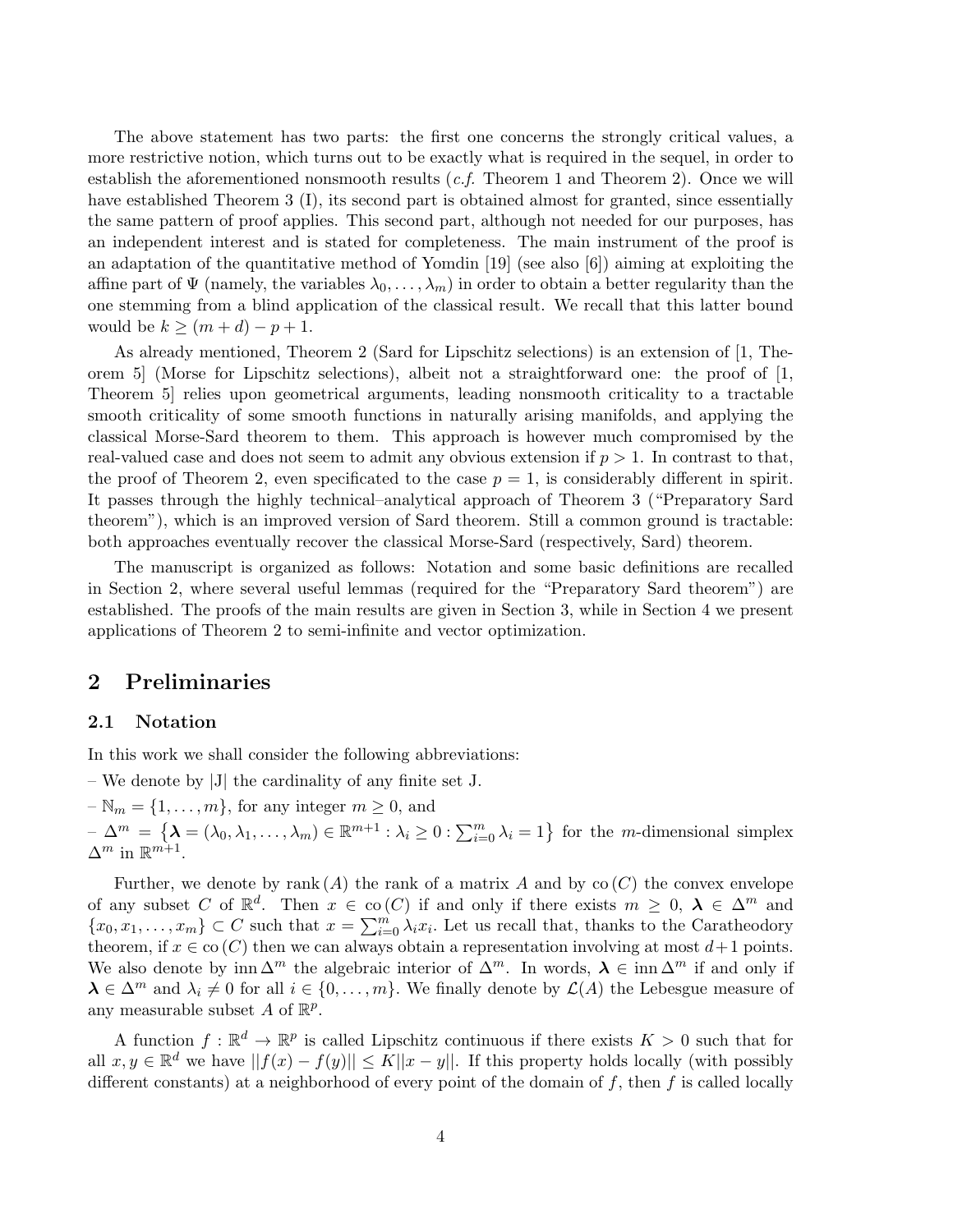Lipschitz. By the Rademacher theorem, every (locally) Lipschitz continuous function  $f$  is almost everywhere differentiable. In particular the set  $D_f$  of points where the derivative of f exists is a dense subset of  $\mathbb{R}^d$ .

The Clarke (generalized) Jacobian  $J^C f(x)$  of f at a point  $x \in \mathbb{R}^d$  (at which f might or might not be differentiable) is defined as the convex hull of the set  $J^L f(x)$  made up of all accumulation points of sequences  $\{Df(x_n)\}_n$  where  $\{x_n\}_n \subset D_f$  and  $\{x_n\} \to x$ , see [5, Chapter 2.6]. Notice that fixing the bases in  $\mathbb{R}^d$  and  $\mathbb{R}^p$  the sets  $J^Lf(x)$ ,  $J^Cf(x)$  are naturally identified as subsets of  $p \times d$  matrices. Should the set  $J^C f(x)$  contain an element (matrix) of rank strictly less than p, the point x will be called (Clarke) critical for the Lipschitz function f. In case f is continuously differentiable, it holds  $J^{C} f(x) = J^{L} f(x) = \{Df(x)\}\$ and Clarke criticality collapses to the standard notion of criticality (that is, the derivative fails to be surjective).

We call  $y \in \mathbb{R}^p$  a *(Clarke) critical value* for a locally Lipschitz function f, if  $f^{-1}(y)$  contains a Clarke critical point. We denote by Critf (subset of  $\mathbb{R}^d$ ) the set of Clarke critical points, and by  $f(\text{Crit} f)$  (subset of  $\mathbb{R}^p$ ) the set of Clarke critical values. Notice that in case  $p = 1$  the Clarke Jacobian is identified to the Clarke subdifferential  $\partial^C f(x)$  and criticality simply means  $0 \in \partial^C f(x)$ .

A locally Lipschitz function  $f : \mathbb{R}^d \to \mathbb{R}$  is called *Clarke regular*, if for every  $x \in \mathbb{R}^d$  and every direction  $u \in \mathbb{R}^d \setminus \{0\}$  the directional derivative  $f'(x, u)$  and the Clarke generalized derivative  $f^{\circ}(x, u)$  are equal, see [5, Definition 2.3.4]. In words:

$$
f'(x,u) := \lim_{t \searrow 0^+} \frac{f(x+tu) - f(x)}{t} = \limsup_{y \to x} \frac{f(y+tu) - f(x)}{t} := f^{\circ}(x,u).
$$

It follows that the Clarke subdifferential  $\partial^C f(x)$  (*i.e.* the convex hull of the set of all accumulation points of sequences  $\{Df(x_n)\}_n$  where  $\{x_n\}_n \subset D_f$  and  $\{x_n\} \to x$ ) is equal to the Fréchet subdifferential  $\hat{\partial}f(x)$ , defined as follows:

$$
\hat{\partial} f(x) = \left\{ p \in \mathbb{R}^d : \liminf_{||u|| \to 0} \frac{f(x+u) - f(x) - \langle p, u \rangle}{||u||} \ge 0 \right\}.
$$

We finally recall that the *modulus of (uniform)* continuity of a function  $g : \mathbb{R}^d \to \mathbb{R}^p$  on a compact subset  $\mathcal{T} \subset \mathbb{R}^d$  is defined as follows:

$$
\begin{cases} \omega : [0, +\infty) \to [0, +\infty] \\ \omega(r) = \sup \{ ||g(x) - g(y)|| : x, y \in \mathcal{T}, ||x - y|| \leq r \} .\end{cases}
$$

#### 2.2 Preliminary results

(Semialgebraic sets) A set  $A \subset \mathbb{R}^d$  is called *semialgebraic* if it can be obtained by means of a finite number of Boolean operations (union, intersection, complementary) of sets of the form  $\{f = 0\}, \{g > 0\}$  where  $f, g$  are polynomials on  $\mathbb{R}^d$ . It is known that semialgebraic sets enjoy good stability properties (Tarski-Seidenberg principle). In particular, if  $A \subset \mathbb{R}^d$  is a semialgebraic set and  $F : \mathbb{R}^d \to \mathbb{R}^p$  is a polynomial mapping, then the set  $F(A) \subset \mathbb{R}^p$  is semialgebraic (see [19, Proposition 2.7] e.g.). Moreover the following statement holds:

Fact (see [19, Proposition 2.6, Corollary 2.10]). There exists a number  $N_* > 0$ depending on the dimensions  $d, p$  and the degrees of  $F$  and the polynomials involved in the construction of A such that: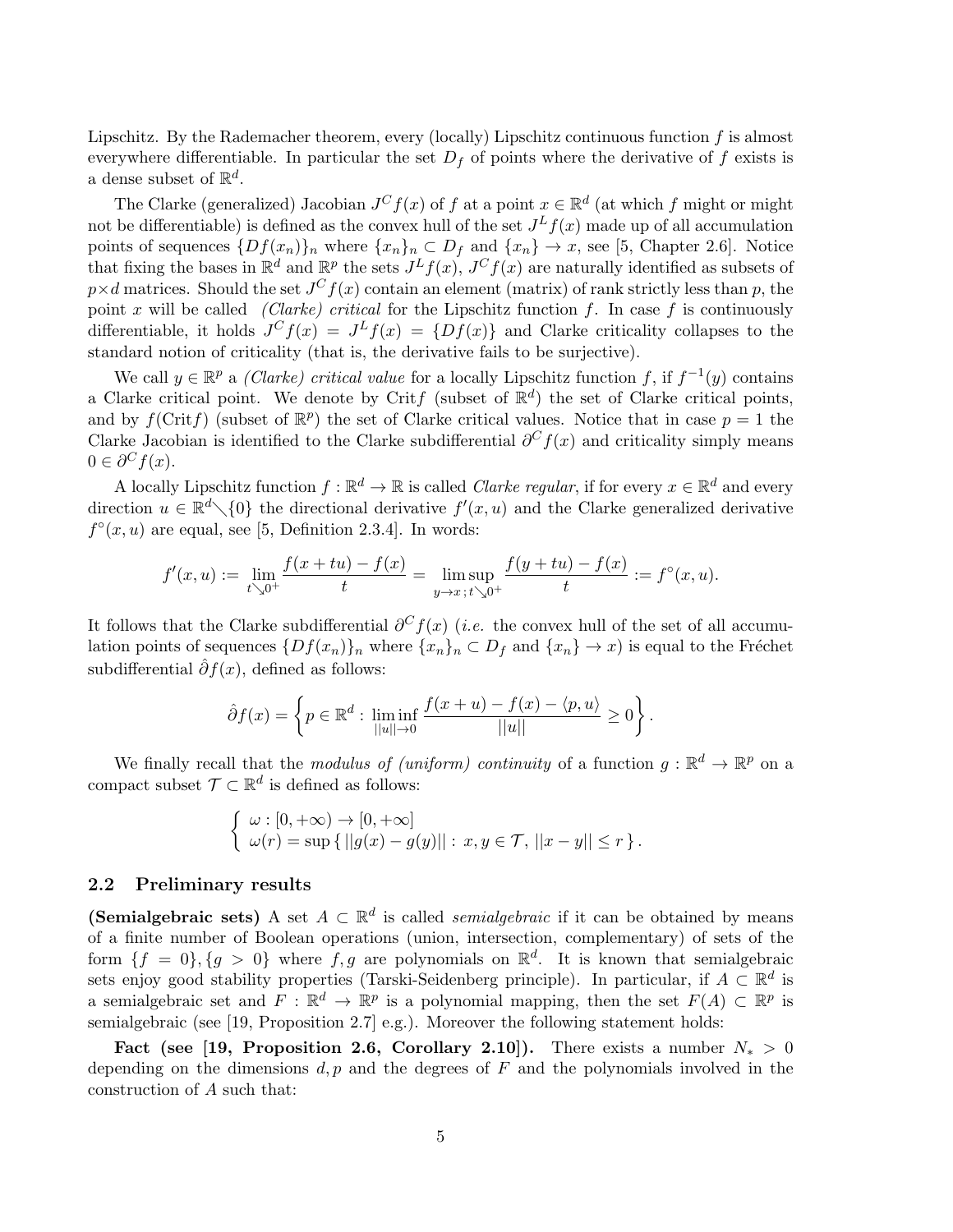- (a) The number of connected components of  $F(A)$  is bounded by  $N_*$ .
- (b) For any ball  $\beta$  of radius  $r > 0$  in  $\mathbb{R}^p$ , any two points belonging to the same connected component of  $F(A) \cap B$  can be joined by means of an absolutely continuous path (in fact, a semialgebraic curve) whose length is bounded by  $N_*r$ .

(Linear operators and modulus of surjectivity) Given a linear mapping  $\mathbf{L} : \mathbb{R}^d \to \mathbb{R}^p$ we denote by  $\rho(\mathbf{L})$  the smallest semi-axis of the ellipsoid

$$
\mathcal{E}_{\mathbf{L}} = \{\mathbf{L}u \mid ||u|| \le 1\} \subset \mathbb{R}^p. \tag{2.1}
$$

Notice that  $\rho(\mathbf{L}) > 0$  if and only if **L** is surjective. If  $\rho(\mathbf{L})$  is getting close to zero, then we approach to nonsurjectivity. In particular, if the ellipsoid  $\mathcal{E}_L$  is contained in a hyperplane, then  $\rho(\mathbf{L})$  is zero, and the linear mapping **L** is not surjective.

We shall need the following lemma. In the sequel,  $\{e_1, \ldots, e_p\}$  denotes the canonical basis of  $\mathbb{R}^p$ . For  $i \in \{1, \ldots, p\}$  and  $\alpha \in (0, 1)$  we define closed convex cone

$$
C_{i,\alpha} := \{ y \in \mathbb{R}^p : |\langle y, e_i \rangle| \leq \alpha ||y|| \}.
$$

**Lemma 4** (inclusion of hyperplanes to cones). There exists  $\bar{\alpha} = \bar{\alpha}(p) \in (1/2)$ √ 2, 1) such that for any linear hyperplane  $\mathbf{H}$  of  $\mathbb{R}^p$  there exists  $i \in \{1, \ldots, p\}$  such that  $\mathbf{H} \subset C_{i,\bar{\alpha}}$ .

*Proof.* The statement is trivial for  $p = 1$ . If the assertion were not true for some  $p > 1$ , then there would exist a sequence  $\{\alpha_n\}_n \nearrow 1$  together with a sequence of linear hyperplanes  $\{\mathbf{H}_n\}_n$ such that each  $H_n$  would intersect the set  $\mathbb{R}^p \setminus C_{i,\alpha_n}$  for all  $i \in \{1,\ldots,p\}$ . By compactness of the Grasmannian manifold  $\mathbb{G}(p-1,p)$ ,  $\{\mathbf{H}_n\}_n$  converges (up to a subsequence) to some linear hyperplane H which must contain all of the vector of the canonical basis, a contradiction. The assertion follows.  $\Box$ 

We further denote by  $L_1, \ldots, L_p$  the coordinates of the linear mapping **L** and we consider, for  $p > 1$ , the linear mapping  $\hat{\mathbf{L}}$  from  $\mathbb{R}^d$  to  $\mathbb{R}^{p-1}$  defined by

$$
\hat{\mathbf{L}}u = (L_1 u, \dots, L_{p-1} u) \qquad \forall u \in \mathbb{R}^d. \tag{2.2}
$$

The following result controls, up to a permutation, the last coordinate of the image of  $\bf{L}$  in terms of the other coordinates and  $\rho(L)$ .

**Lemma 5** (Coordinate control). Let  $\mathbf{L} : \mathbb{R}^d \to \mathbb{R}^p$   $(p > 1)$  be a linear operator. Under the above notation, up to a permutation of the coordinates, there exists  $C = C(p) > 0$  such that

$$
|L_p u| \le C \left[ \rho(\mathbf{L}) ||u|| + \left\| \mathbf{\hat{L}} u \right\| \right] \qquad \forall u \in \mathbb{R}^d.
$$
 (2.3)

*Proof.* Let us first consider the case where  $\rho(\mathbf{L}) = 0$ , that is **L** is not surjective. Let **H** denote a hyperplane of  $\mathbb{R}^p$  containing the image of **L**. Applying again Lemma 4 we deduce that for some  $\bar{\alpha}\in(1/\sqrt{2},1)$  and  $i\in\{1,\ldots,p\}$  we have  $\mathbf{H}\subset C_{i,\bar{\alpha}}$ . Permuting the coordinates if necessary, we may assume that  $i = p$ . It follows that for every  $\mathbf{z} = (\hat{\mathbf{z}}, z_p) \in \mathbf{H}$  we have

$$
|z_p| \le \frac{\bar{\alpha}}{\sqrt{1 - \bar{\alpha}^2}} \|\hat{\mathbf{z}}\|.
$$
\n(2.4)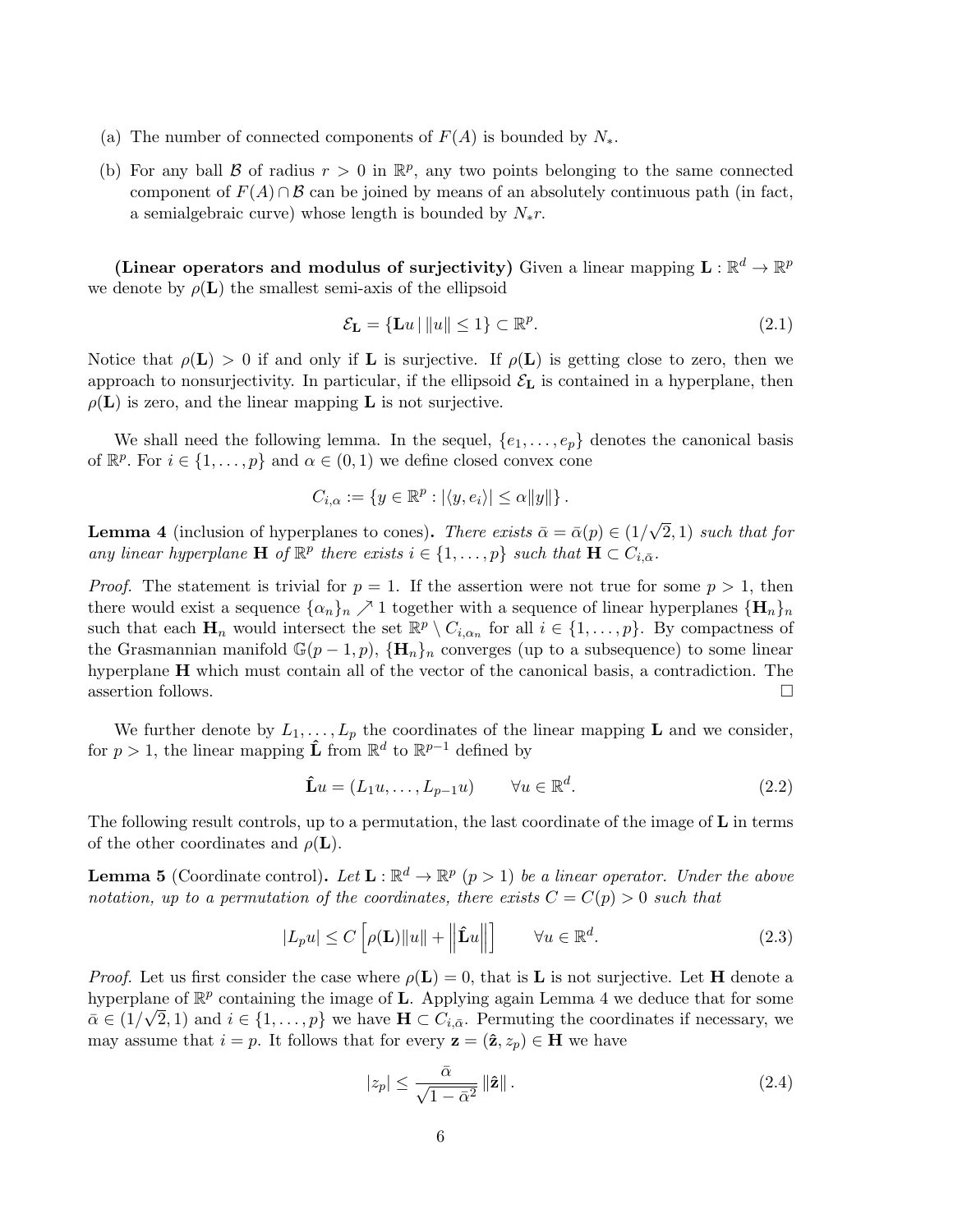Taking  $\mathbf{z} = \mathbf{L}u$  for  $u \in \mathbb{R}^d$  we obtain (2.3) for  $\rho(\mathbf{L}) = 0$ . Notice that the obtained constant in  $(2.4)$  depends only on  $p$ .

Let us now assume  $\rho(\mathbf{L}) \neq 0$  and let  $\bar{u} \in \mathbb{R}^d$  with  $\|\bar{u}\| = 1$  such that  $\|\mathbf{L}\bar{u}\| = \rho(\mathbf{L})$ . The tangent plane to the ellipsoid  $\mathcal{E}_{\mathbf{L}} \subset \mathbb{R}^p$  at  $\mathbf{L}\bar{u}$  is the affine hyperplane  $\mathbf{L}\bar{u} + \mathbf{H}$  with

$$
\mathbf{H} = \{ \mathbf{z} \in \mathbb{R}^p \, | \, \langle \mathbf{L}\bar{u}, \mathbf{z} \rangle = 0 \} \, .
$$

Applying Lemma 4 and permuting the coordinates if necessary, we deduce as before that  $H \subset$  $C_{p,\bar{\alpha}}$  and (2.4) holds. By convexity, the ellipsoid  $\mathcal{E}_L$  is contained in the strip

$$
\{t\,{\bf L}\bar{u} + {\bf z} : t \in [-1,1], {\bf z} \in {\bf H}\}.
$$

Using any point  $\mathbf{y} = (\hat{\mathbf{y}}, y_p)$  in the above strip satisfies

$$
|y_p| \leq C(\rho(\mathbf{L}) + ||\mathbf{\hat{y}}||),
$$

for  $C = 2\bar{\alpha} (1 - \bar{\alpha}^2)^{-1/2}$ . Since for every  $||u|| = 1$  the point  $\mathbf{L}(u) = (\mathbf{\hat{L}}(u), L_p(u))$  belongs to the ellipsoid, we get the result for every  $u \in \mathbb{R}^d$  with  $||u|| = 1$  and by homogeneity for all  $u \in \mathbb{R}^d$ .

#### 3 Proofs of the results

Roughly speaking, the "preparatory Sard theorem" (Theorem 2) states that the dimension of the affine manifold inn  $\Delta^m$  (corresponding to linear part of  $\Psi$ ) does not (fully) appear in the required regularity of  $\Psi$  in order to conclude that the set  $\Psi(\widehat{\text{Crit}}\Psi)$  (respectively  $\Psi(\text{Crit}\Psi)$ ) is null. Indeed, it what follows we exploit this partial affine structure of  $\Psi$ , by adapting carefully the so-called Yomdin approach (see [19]). The proof is given in Section 3.1. This result will be subsequently used to establish Theorem 1 (in Section 3.2) and Theorem 2 (in Section 3.3).

#### 3.1 Proof of "Preparatory Sard Theorem" (Theorem 3).

There is no loss of generality to assume  $\mathcal{M} = \mathbb{R}^d$ . We then denote by  $\mathcal{T}$  the unit cube of  $\mathbb{R}^d$ . Since  $\mathbb{R}^d$  is covered by a countable union of translations of  $\mathcal T$  and since a countable union of null sets is null, it is sufficient to establish the result for the restriction of  $\Psi$  to inn  $\Delta^m \times \mathcal{T}$ .

To this end, fix a positive integer  $l > m$ . The cube  $\mathcal T$  can be divided into  $l^d$  cubes  $\mathcal T_1, \ldots, \mathcal T_{l^d}$ of side  $r := 1/l$ . For each  $i \in \{0, ..., m\}$  (counting functions  $\phi^i$ ) and  $j \in \{1, ..., l^d\}$  (counting cubes), let  $\mathbf{P}_j^i$  be the k-Taylor polynomial of  $\phi^i$  at the center of the cube  $\mathcal{T}_j$  and let  $\omega$  denote a modulus of continuity for  $D^k\phi$  on the unit cube T, where  $\phi := (\phi^0, \dots, \phi^m)$ . It follows that for any  $x \in \mathcal{T}_i$  and  $i \in \{0, \ldots, m\}$  we have

$$
\left\|\phi^{i}(x) - \mathbf{P}_{j}^{i}(x)\right\| \le \omega(r)r^{k} \tag{3.1}
$$

and

$$
||D\phi^{i}(x) - D\mathbf{P}^{i}_{j}(x)|| \le \omega(r)r^{k-1}.
$$
\n(3.2)

Let further  $K_j > 0$  be an upper bound for all derivatives  $\{\|D\phi^i(x)\| : x \in \mathcal{T}_j, i \in \{1, \ldots, m\}\}\$ (that is, a common Lipschitz constant of all functions  $\phi^i$  on  $\tilde{\mathcal{T}}_j$ ). In view of (3.2), taking possibly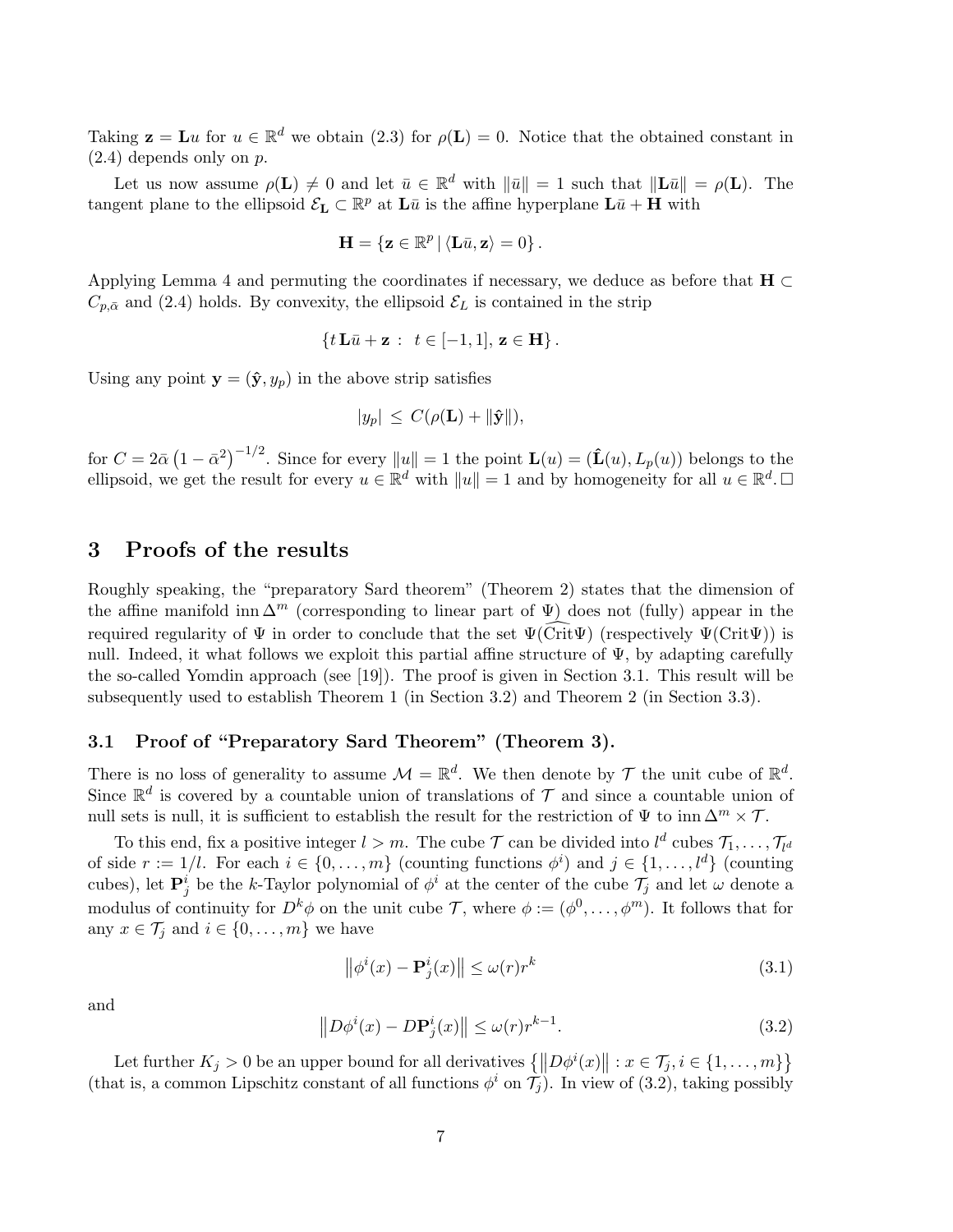a larger value, we may assume that  $K_j$  is also a common upper bound for the derivatives  $\left\{\left\|\right\}$  $D\mathbf{P}_j^i(x)$  :  $x \in \mathcal{T}_j, i \in \{1, \ldots, m\}$ . In the sequel we set

$$
K = \max_{j \in \{1, \dots, l^d\}} K_j \,. \tag{3.3}
$$

For  $j \in \{1, \ldots, l^d\}$  we also denote by  $M_j$  an upper bound for the diameter of  $\Psi_j(\text{inn }\Delta^m \times \mathcal{T}_j)$ , and we define the function

$$
\widetilde{\Psi_j}(\lambda, x) := \sum_{i=0}^m \lambda_i \mathbf{P}_j^i(x). \tag{3.4}
$$

The above function is obtained by simply replacing the functions  $\phi^i$  by the polynomials  $\mathbf{P}_j^i$  in the definition of  $\Psi$  in (1.2). Therefore, in view of (3.1), taking possibly a larger value we may assume that  $M_j$  is also a common upper bound for the diameter of the set  $\widetilde{\Psi}_j$  (inn  $\Delta^m \times \mathcal{T}_j$ ). We set

$$
M = \max_{j \in \{1, \dots, l^d\}} M_j \,. \tag{3.5}
$$

Our first aim, roughly speaking, is to show that any (strongly) critical point of  $\Psi$  lying in  $\mathcal{T}_j$  is an almost (strongly) critical for the function  $\Psi_j$ . Recalling notation from Section 2.2 we have:

**Lemma 6** (Approximating critical values). Let  $(\lambda, x) \in \text{inn } \Delta^m \times \mathcal{T}_i$ . Then

(i) It holds

$$
\left\| \Psi(\lambda, x) - \widetilde{\Psi_j}(\lambda, x) \right\| \le \omega(r) r^k. \tag{3.6}
$$

In addition:

(ii) If  $(\lambda, x) \in \text{Crit}\overline{\Psi}$  (strongly critical), then

$$
\begin{cases} \left\| \mathbf{P}_j^i(x) - \mathbf{P}_j^0(x) \right\| \le 2\omega(r)r^k \quad \text{and} \quad \rho\left(\sum_{i=0}^m \lambda_i D\mathbf{P}_j^i(x)\right) \le \omega(r)r^{k-1}.\end{cases}
$$

(iii) If  $(\lambda, x) \in \text{Crit}\Psi$  (critical), then

$$
\rho\left(D\widetilde{\Psi_j}(\lambda,x)\right)\leq 2\,\omega(r)r^{k-1},
$$

*Proof.* Assertion (i) is straightforward from  $(3.1)$ . The first inequality in (ii) follows immediately from (1.1) and (3.1). To prove the second inequality of (ii), we recall that since  $(\lambda, x)$ is strongly critical for  $\Psi$ , the linear mapping  $\sum_{i=0}^{m} \lambda_i D\phi^i(x)$  is not surjective, hence its image Im  $\left(\sum_{i=0}^m \lambda_i D\phi^i(x)\right)$  is contained in a hyperplane  $\mathbf{H} \subset \mathbb{R}^p$ . Thus, since by  $(3.2)$  we have

$$
\left\| \sum_{i=0}^{m} \lambda_i D\phi^i(x) - \sum_{i=0}^{m} \lambda_i D \mathbf{P}_j^i(x) \right\| \le \omega(r) r^{k-1},
$$

the image by  $\sum_{i=0}^{m} \lambda_i D\mathbf{P}_j^i(x)$  of the unit ball of  $\mathbb{R}^d$  is contained in the strip

$$
\left\{y+s\,\hat{v}\,|\,y\in\mathbf{H},s\in[-\omega(r)r^{k-1},\omega(r)r^{k-1}]\right\},\,
$$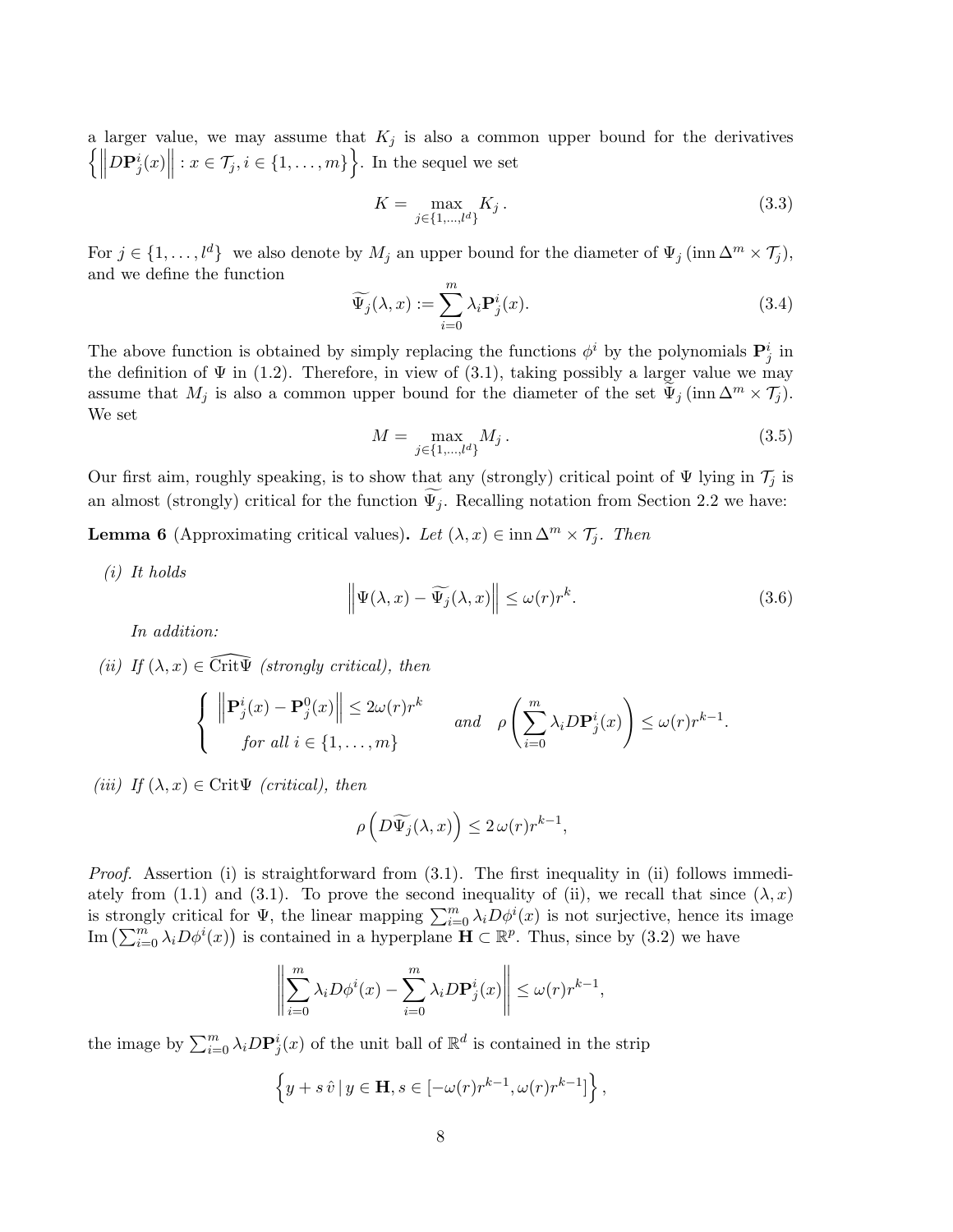where  $\hat{v}$  is a unit vector orthogonal to **H**. The second inequality in (ii) follows.

To prove (iii), we note that the formulae for  $D\Psi$  and  $D\widetilde{\Psi}_j$  at  $(\lambda, x)$  are respectively,

$$
\begin{cases}\nD\Psi(\lambda, x)(\mu, \mathbf{u}) = \sum_{i=0}^{m} \mu_i \phi^i(x) + \sum_{i=0}^{m} \lambda_i D\phi^i(x) (\mathbf{u}) \\
D\widetilde{\Psi}_j(\lambda, x)(\mu, \mathbf{u}) = \sum_{i=0}^{m} \mu_i \mathbf{P}_j^i(x) + \sum_{i=0}^{m} \lambda_i D\mathbf{P}_j^i(x) (\mathbf{u})\n\end{cases} \forall (\mu, \mathbf{u}) \in \mathrm{T}_{\mathrm{inn}\,\Delta^m}(\lambda) \times \mathbb{R}^d,
$$

where

$$
\mathrm{T}_{\mathrm{inn}\,\Delta^m}(\lambda)\times\mathbb{R}^d\left(\simeq\mathbb{R}^m\times\mathbb{R}^d\right)
$$

denotes the tangent space of inn  $\Delta^m \times \mathbb{R}^d$  at  $(\lambda, x)$ . We deduce easily, in view of (3.1), (3.2) and the Cauchy-Schwarz inequality (recall  $r = 1/l < 1/m$ ), that

$$
\left\| D\Psi(\lambda, x) - D\widetilde{\Psi_j}(\lambda, x) \right\| \le (r(m+1) + 1) \,\omega(r) r^{k-1} \le 2 \,\omega(r) r^{k-1}.
$$

If  $(\lambda, x)$  is critical, then  $D\Psi(\lambda, x)$  is not surjective, yielding as before that the image by  $D\widetilde{\Psi}_j(\lambda, x)$ of the unit ball of  $T_{\text{inn }\Delta^m}(\lambda) \times \mathbb{R}^d$  is contained in a symmetric strip of width  $4\omega(r)r^{k-1}$ . We conclude easily.

Let  $\nu, r$  be positive real numbers with  $\nu \ll r$ . Motivated by the above Lemma 6 (parts (ii), (iii)), for every  $j \in \{1, ..., l^d\}$  we define the semialgebraic sets

$$
\widehat{\Gamma(\nu,r)}_j, \ \Gamma(\nu,r)_j \ \subset \ \lim \Delta^m \times \mathcal{T}_j
$$

as follows:

$$
(\lambda, x) \in \widehat{\Gamma(\nu, r)}_j \iff \begin{cases} \|\mathbf{P}_j^i(x) - \mathbf{P}_j^0(x)\| \le \nu r, \\ \text{for all } i \in \{1, \dots, m\} \end{cases} \quad \& \quad \rho \left(\sum_{i=0}^m \lambda_i D \mathbf{P}_j^i(x)\right) \le \nu, \tag{3.7}
$$

and respectively

$$
(\lambda, x) \in \Gamma(\nu, r)_j \qquad \Longleftrightarrow \qquad \rho\left(D\widetilde{\Psi}_j(\lambda, x)\right) \le \nu, \tag{3.8}
$$

Roughly speaking,  $\widehat{\Gamma(\nu, r)}_j$  (respectively,  $\Gamma(\nu, r)_j$ ) can be seen as the set of " $\nu$ -almost strongly critical" (respectively, " $\nu$ -almost critical") points of the function

$$
\tilde{\Psi}_j: \operatorname{inn} \Delta^m \times \mathcal{T}_j\left(\approx [0, r]^d\right) \to \mathbb{R}^p,
$$

given in (3.4). The following result provides an upper bound for the diameter of the image of these functions  $\tilde{\Psi}_j$ ,  $j \in \{1, ..., l^d\}$ , in terms of K (common Lipschitz constant of  $\mathbf{P}_j^i$ , see (3.3)) and r (size of  $\mathcal{T}_i$ ).

**Lemma 7** (Size of the image of  $\tilde{\Psi}_j$ ). Assume that  $\nu > 0$  is sufficiently small. Then

- (i) If  $\widehat{\Gamma(\nu, r)}_j$  is nonempty, then  $\dim \left( \widetilde{\Psi}_j \left( \operatorname{inn} \Delta^m \times \mathcal{T}_j \right) \right) \leq 3Kr$ .
- (ii) If  $\Gamma(\nu, r)_j$  is nonempty, then  $\tilde{\Psi}_j$  (inn  $\Delta^m \times \mathcal{T}_j$ ) is contained in a bounded strip determined by a hyperplane  $H$  and a vertical width  $3Kr$ .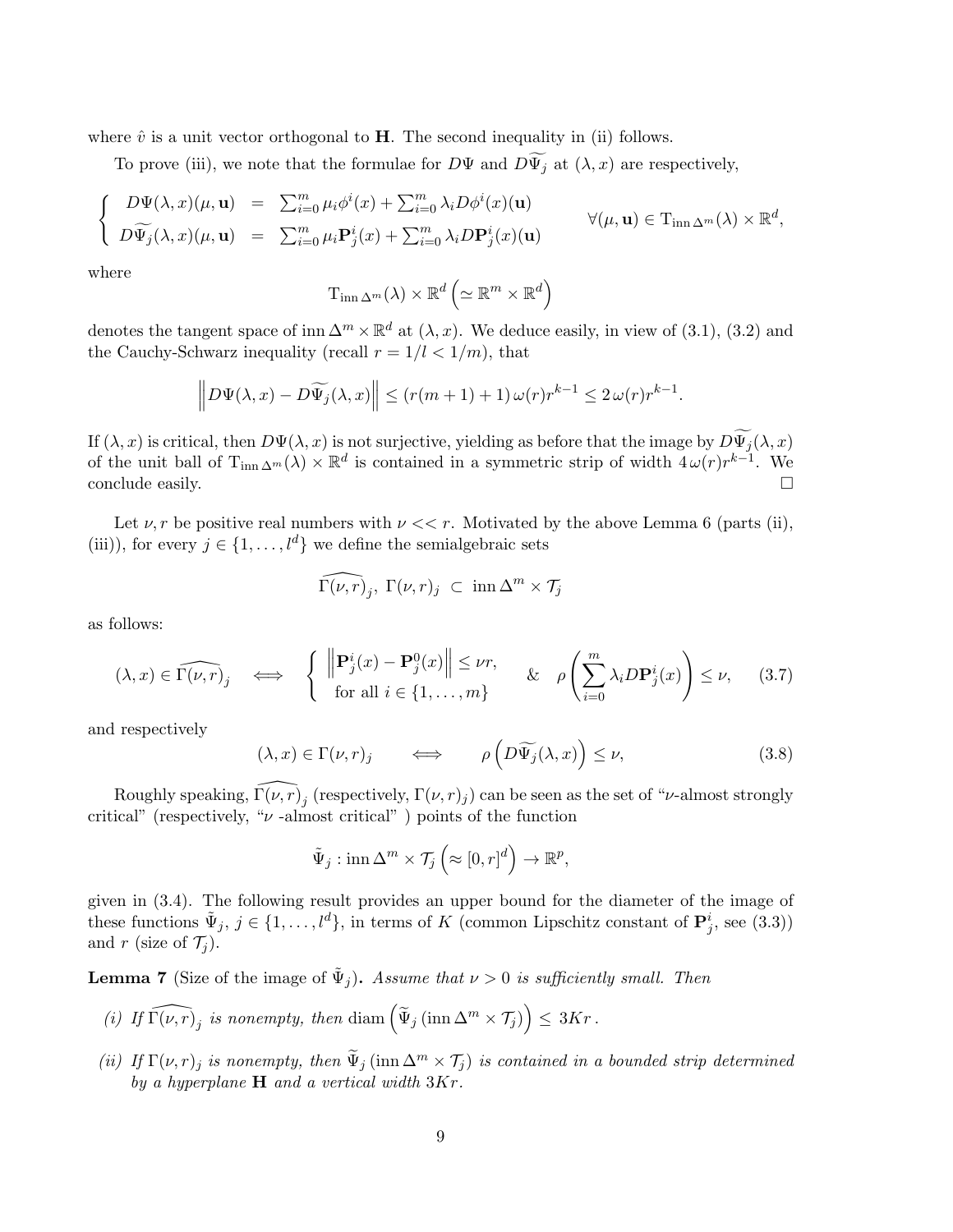*Proof.* Assume  $\widehat{\Gamma(\nu, r)}_j \neq \emptyset$  and pick any  $(\bar{\lambda}, \bar{x}) \in \widehat{\Gamma(\nu, r)}_j$ . We shall show that  $\widetilde{\Psi}_j(\text{inn } \Delta^m \times \mathcal{T}_j)$ is contained in a ball of center  $\mathbf{P}_j^0(\bar{x}) \in \mathbb{R}^p$  and radius  $(\check{K} + \nu)r$ . Indeed, in view of (3.7), for any  $(\lambda, x) \in \text{inn } \Delta^m \times \mathcal{T}_j$  we have

$$
\left\|\widetilde{\Psi}_{j}(\lambda,x)-\mathbf{P}_{j}^{0}(\bar{x})\right\| \leq \left\|\sum_{i=0}^{m} \lambda_{i} \left(\mathbf{P}_{j}^{i}(x)-\mathbf{P}_{j}^{i}(\bar{x})\right)\right\|+\left\|\sum_{i=0}^{m} \lambda_{i} \left(\mathbf{P}_{j}^{i}(\bar{x})-\mathbf{P}_{j}^{0}(\bar{x})\right)\right\| \leq Kr+\nu r.
$$

Let us now assume  $\Gamma(\nu, r)_j \neq \emptyset$ , and let  $(\overline{\lambda}, \overline{x}) \in \Gamma(\nu, r)_j$ . Then, roughly speaking, the vectors  $\mathbf{P}_j^0(\bar{x}),\ldots,\mathbf{P}_j^m(\bar{x})$  are close to a hyperplane **H** of  $\mathbb{R}^p$ , and consequently, the bounded set

$$
\tilde{\Psi}_j(\text{inn }\Delta^m \times \{\bar{x}\})
$$

(convex hull of the  $\mathbf{P}_j^i(\bar{x})$ ) is contained in a narrow strip around this hyperplane. Pick now any  $(\lambda, x) \in \text{inn } \Delta^m \times \mathcal{T}_j$  and notice that the distance of  $\tilde{\Psi}_j(\lambda, x)$  to the above set is majorized by

$$
\left\|\widetilde{\Psi}_{j}(\lambda,x)-\widetilde{\Psi}_{j}(\lambda,\bar{x})\right\| \leq \left\|\sum_{i=0}^{m} \lambda_{i} \left(\mathbf{P}_{j}^{i}(x)-\mathbf{P}_{j}^{i}(\bar{x})\right)\right\| \leq Kr.
$$

The result follows.  $\Box$ 

The following lemma borrows heavily from the work of Yomdin [19]. It gives a quantitative estimation of the size of the sets of  $\nu$ -almost strongly critical values (respectively,  $\nu$ -almost critical values) by means of standard arguments of real algebraic geometry.

**Lemma 8** (Semialgebraic estimates). There exists an integer  $\tilde{N}$  depending only on d, p (dimensions of the spaces), k (degree of Taylor approximation for the functions  $\phi^i$ ), m (m + 1 being the number of functions  $\phi^i$ ) and the constants K and M defined in (3.3), (3.5) (depending on the functions  $\phi^i$ ) such that for each  $j \in \{1, \ldots, l^d\}$  it holds:

(i) the (semialgebraic) set

$$
\widehat{\Delta(\nu,r)}_j := \left\{ \sum_{i=0}^m \lambda_i \mathbf{P}_j^i(x) \, | \, (\lambda, x) \in \widehat{\Gamma(\nu,r)}_j \right\} = \widetilde{\Psi}_j \left( \widehat{\Gamma(\nu,r)}_j \right)
$$

is contained in the union of  $\tilde{N}(\frac{1}{\nu})$  $\left(\frac{1}{\nu}\right)^{p-1}$  cubes of  $\mathbb{R}^p$  of side  $\nu r$ .

(ii) the (semialgebraic) set

$$
\Delta(\nu, r)_j := \left\{ \sum_{i=0}^m \lambda_i \mathbf{P}_j^i(x) \, | \, (\lambda, x) \in \Gamma(\nu, r)_j \right\} = \widetilde{\Psi}_j \left( \Gamma(\nu, r)_j \right)
$$

is contained in the union of  $\tilde{N}(\frac{1}{\nu})$  $\left(\frac{1}{\nu}\right)^{p-1}$  cubes of  $\mathbb{R}^p$  of radius  $\nu$ .

*Proof.* Let  $j \in \{1, ..., l^d\}$  (fixing the cube  $\mathcal{T}_j$ ). We can clearly assume that the sets  $\widehat{\Gamma(\nu, r)}_j$  and  $\Gamma(\nu, r)_i$  are nonempty. (If one of these sets is empty, the corresponding conclusion holds true trivially.) We now proceed with the proofs of (i), (ii) to obtain the required integer bounds  $N_1$ ,  $N_2$  respectively. Then  $\tilde{N}$  will be simply the maximum of  $N_1$  and  $N_2$ .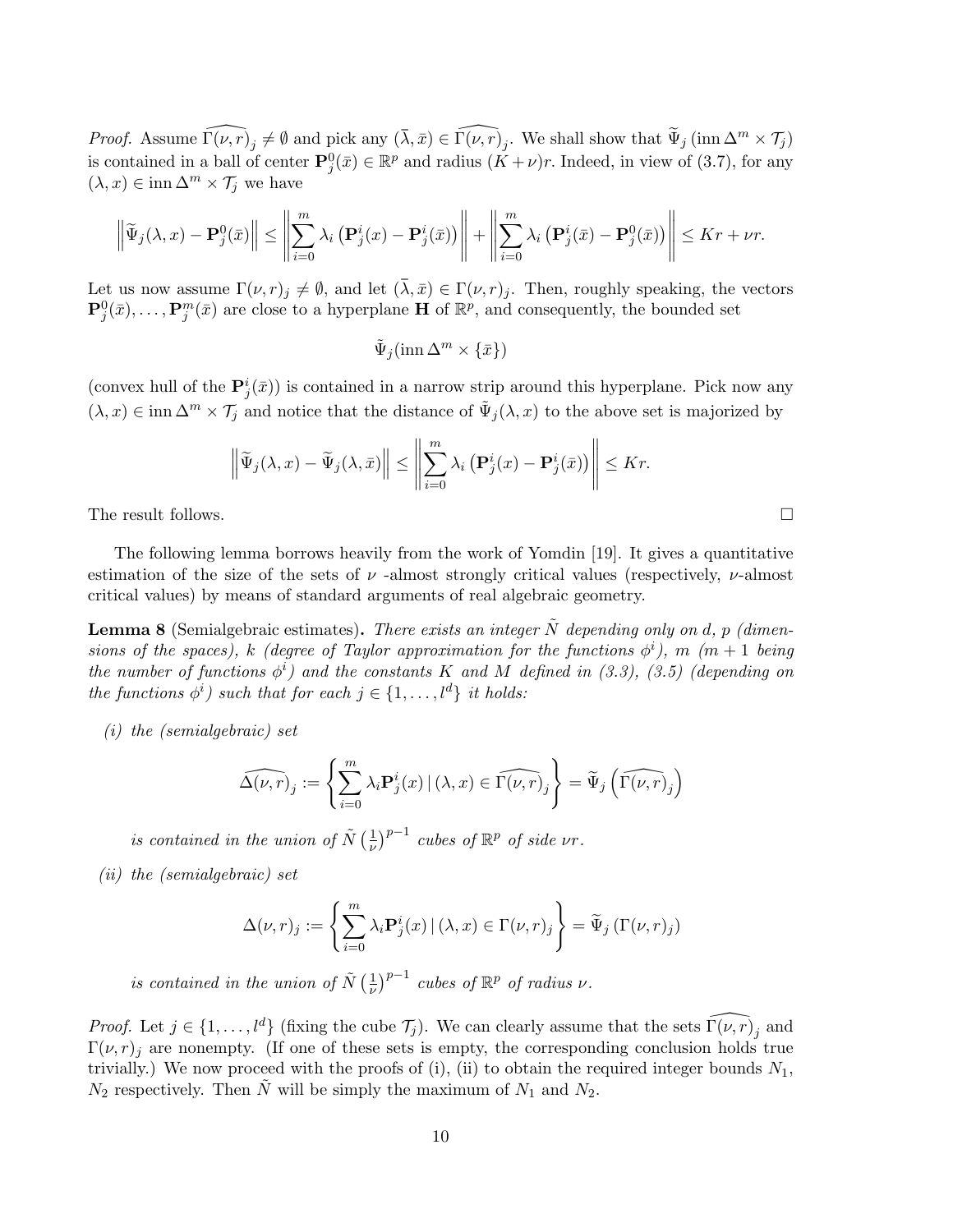In the remaining of the proof, we implicitly assume  $p > 1$ . The case  $p = 1$  is an easy adaptation and is left to the reader. (Replacing formally  $p = 1$  in what follows (and using obvious conventions) would lead to a disproportionally long proof with superfluous parts.)

Let us now denote by R any rectangle (lamella) in  $\mathbb{R}^p$  of the form

$$
R = \hat{R} \times I_p,
$$

where  $\hat{R}$  is a cube in  $\mathbb{R}^{p-1}$  of side  $\alpha > 0$  and  $I_p$  is an interval with length  $|I_p|$  greater than the diameter of  $\widetilde{\Psi}_j$  (inn  $\Delta^m \times \mathcal{T}_j$ ). (Typically  $\alpha > 0$  is much smaller than r and  $|I_p|$ .)

(i). Since  $\widehat{\Gamma(\nu, r)}_j$  is nonempty, by Lemma 7 (i) we deduce that  $\widetilde{\Psi}_j$  (inn  $\Delta^m \times \mathcal{T}_j$ ) is contained in a rectangular ball of side 3Kr. Therefore, it can be covered by  $(3Kr/\alpha)^{p-1}$  lamellae R. In the sequel we shall indeed consider such a covering; from now on, the notation  $R$  will assign an arbitrary element of this covering.

In order to keep notation reasonably simple, we shall drop the index  $j$  from the polynomial functions  $\mathbf{P}_j^i$ :  $\mathcal{T}_j \subset \mathbb{R}^d \to \mathbb{R}^p$  and the sets  $\widehat{\Gamma(\nu, r)}_j$  and  $\widehat{\Delta(\nu, r)}_j$  and will identify  $\mathcal{T}_j$  with its translation  $[0, r]^d$ . Then each polynomial  $\mathbf{P}_j^i$  will be simply denoted by  $\mathbf{P}^i = (P_1^i, \ldots, P_p^i)$ (keeping in mind that it is the Taylor approximation of order k of the function  $\phi^i$  on  $\mathcal{T}_j$ ).

Applying Lemma 5 (coordinate control) to the linear operators

$$
\mathbf{L}(x) := \sum_{i=0}^{m} \lambda_i D \mathbf{P}^i(x), \qquad x \in \mathcal{T}_j \tag{3.9}
$$

we deduce that for some  $\sigma \in \mathfrak{S}_p$  (permutation of the coordinates  $\{1,\ldots,p\}$ )

$$
|\mathbf{L}(x)_p(u)| \le C \left( \rho \left( \mathbf{L}(x) \right) \|u\| + \left\| \widehat{L(x)}(u) \right\| \right) \qquad \forall u \in \mathbb{R}^d,
$$
\n(3.10)

where according to the notation introduced in (2.2)

$$
\widehat{L(x)} = \sum_{i=0}^{m} \lambda_i \widehat{DP^i(x)}, \quad \text{with} \quad \widehat{DP^i(x)} = (DP^i_1(x), \dots, DP^i_{p-1}(x)).
$$

This yields a natural partition of the semialgebraic set  $\Gamma(\nu, r)$  into a finite number of sets  $\{\widehat{\Gamma_{\sigma}(\nu,r)}\}_{\sigma\in\mathfrak{S}_p}$ . Namely,  $(\lambda, x) \in \widehat{\Gamma_{\sigma}(\nu,r)}$  provided that after applying the permutation  $\sigma \in \mathfrak{S}_p$ to the coordinates of  $\mathbf{L}(x)$  we get (3.10). It follows readily that  $\widehat{\Gamma_{\sigma}(\nu, r)}$  is a semialgebraic subset of inn  $\Delta^m \times [0, r]^d$  for every  $\sigma \in \mathfrak{S}_p$ .

Let us observe that for any permutation  $\sigma \in \mathfrak{S}_p$  and any lamella  $R = \hat{R} \times I_p$  of the covering of  $\Psi_j$  (inn  $\Delta^m \times \mathcal{T}_j$ ) the set

$$
\widehat{\Gamma_{\sigma}^{R}(\nu,r)} := \left\{ (\lambda, x) \in \widehat{\Gamma_{\sigma}(\nu,r)} \mid \sum_{i=0}^{m} \lambda_i \mathbf{P}^i(x) \in R \right\}
$$

is semialgebraic. Notice further that since

$$
\widetilde{\Psi}_j\left(\widehat{\Gamma_{\sigma}^R(\nu,r)}\right) = \widetilde{\Psi}_j\left(\widehat{\Gamma_{\sigma}(\nu,r)}\right) \cap R,
$$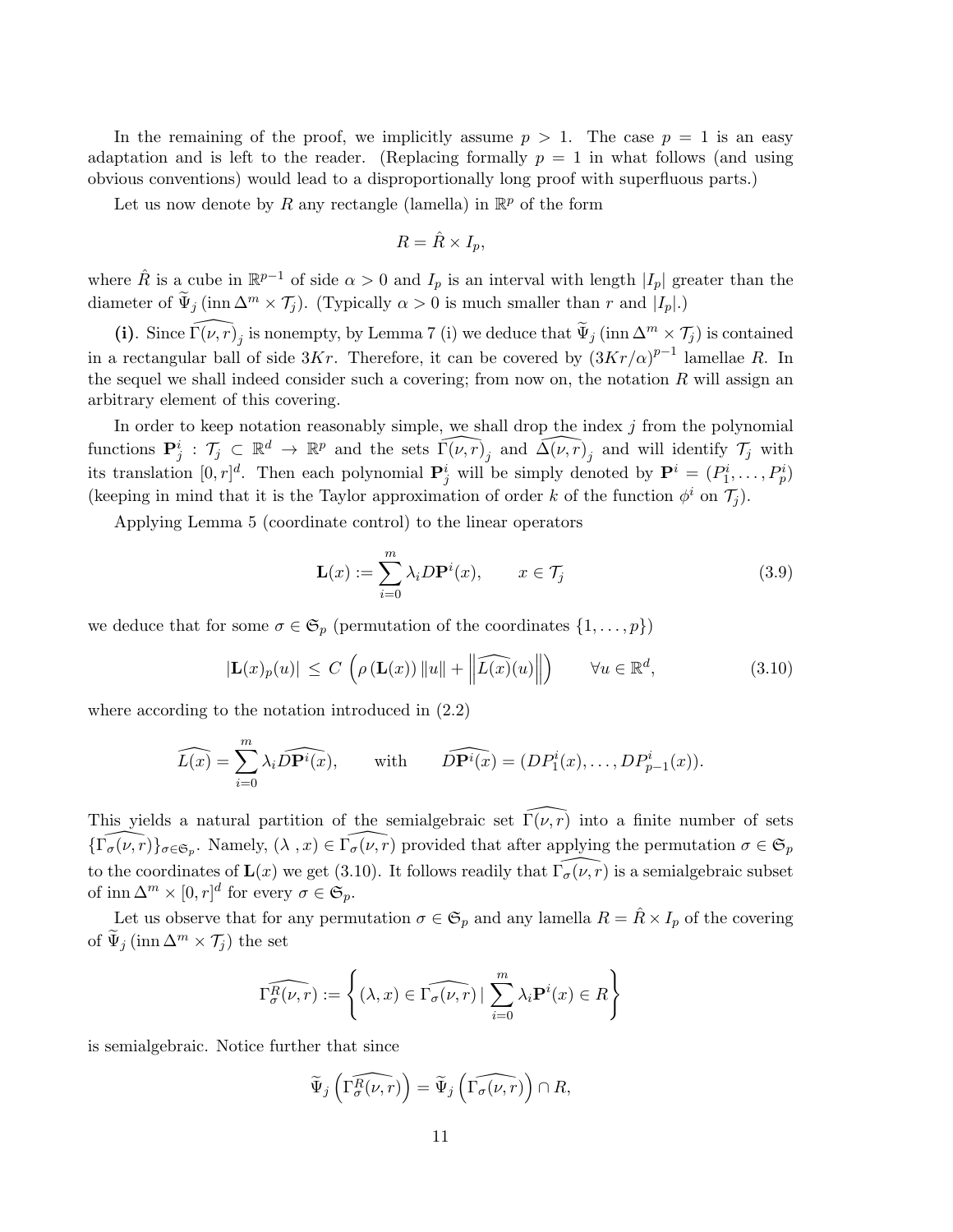the projection of the set  $\widetilde{\Psi}_j\left(\widehat{\Gamma_\sigma^R(\nu,r)}\right)$  to the first  $p-1$  coordinates is contained in a cube of side  $\alpha > 0$ . Let us now apply the "semialgebraic fact" given in Section 2.1 for each of these sets  $A = \Gamma_{\sigma}^{\widehat{R}(\nu, r)}$  and for the polynomial mapping  $F = \widetilde{\Psi}_{j}$ . We deduce that there exists an integer  $N_*$  depending only on d, p (dimensions of the spaces) and k (degree of the polynomials  $\mathbf{P}^i$ ) such that (for any  $\sigma \in \mathfrak{S}_p$  and any lamella R)

- the set  $\widehat{\Gamma_{\sigma}(\nu,r)} \subset \text{inn } \Delta^m \times [0, r]^d$  has at most  $N_*$  connected components; (in the sequel  $\widehat{\Gamma_{\sigma}(\nu,r)}_{\text{conn}}$  will denote an arbitrary connected component of  $\widehat{\Gamma_{\sigma}(\nu,r)}$ )
- any  $(\lambda^x, x), (\lambda^y, y) \in \widehat{\Gamma_{\sigma}(\nu, r)}_{\text{conn}}$  can be joined by means of an absolutely continuous semialgebraic path  $t \mapsto (\lambda(t), \gamma(t)),$  lying entirely in  $\widehat{\Gamma_{\sigma}(\nu, r)}_{\text{conn}}$  such that

$$
(\lambda(0), \gamma(0)) = (\lambda^x, x), \quad (\lambda(1), \gamma(1)) = (\lambda^y, y),
$$
  

$$
\int_0^1 \|\dot{\lambda}(t)\| dt \le N_* \quad \text{and} \quad \int_0^1 \|\dot{\gamma}(t)\| dt \le N_* r.
$$
 (3.11)

and 
$$
\int_0^1 \left\| \frac{d}{dt} \left( \sum_{i=0}^m \lambda_i(t) \widehat{\mathbf{P}^i(\gamma(t))} \right) \right\| dt \le N_* \alpha.
$$
 (3.12)

(The first inequality is obtained by applying the aforementioned fact to the set of tuples  $(\lambda, x)$  in  $[0, r]^{m+1} \times [0, r]^{d}$  such that  $\lambda/r \in \text{inn } \Delta^{m}$  and by dividing by r.)

Our strategy is now the following: our aim is to obtain an upper bound  $L_* > 0$  (independent of the cube  $\mathcal{T}_i$ , the position of the lamelle R in  $\Psi_i$  (inn  $\Delta^m \times \mathcal{T}_i$ ) and the permulation  $\sigma \in \mathfrak{S}_p$ ) for the length of the maximum interval made up by elements of the form

$$
\left\{\widetilde{\Psi}(\lambda,x)_p := \sum_{i=0}^m \lambda_i P_p^i(x) \mid (\lambda,x) \in \widehat{\Gamma_\sigma^R(\nu,r)}_{\text{conn}}\right\} \subset I_p. \tag{3.13}
$$

Since (3.13) is the projection onto the last coordinate of the set

$$
\widetilde{\Psi}\left(\widehat{\Gamma_{\sigma}^{R}(\nu,r)}_{\text{conn}}\right) \subset \mathbb{R}^p,
$$

we can then deduce that this latter can be covered by  $L_*/\alpha$  cubes of size  $\alpha$ . Multiplying then this number by  $N_*$  (upper bound for the number of connected components of  $\widehat{\Gamma_{\sigma}(\nu,r)}$ ) and by p! (number of permutations) we obtain an upper bound

$$
\frac{p!N_*L_*}{\alpha}
$$

for the number of cubes of size  $\alpha > 0$  required to cover the set

$$
\widehat{\Delta(\nu,r)} \cap R = \widetilde{\Psi}\left(\widehat{\Gamma(\nu,r)}\right) \cap R \subset \mathbb{R}^p,
$$

that is, the set of v-almost strongly critical values of  $\widetilde{\Psi}$  (restricted to inn  $\Delta^m \times \mathcal{T}_j$ ) in the lamella R. Multiplying the above bound by  $(3Kr/\alpha)^{p-1}$  (number of lamellae R of the covering of  $\widetilde{\Psi}_j(\text{inn }\Delta^m \times \mathcal{T}_j)$  we deduce that the set  $\widehat{\Delta(\nu, r)}$  can be covered by a maximum of

$$
(3K)^{p-1}p!N_*\frac{L_*}{\alpha}\left(\frac{r}{\alpha}\right)^{p-1}
$$
\n(3.14)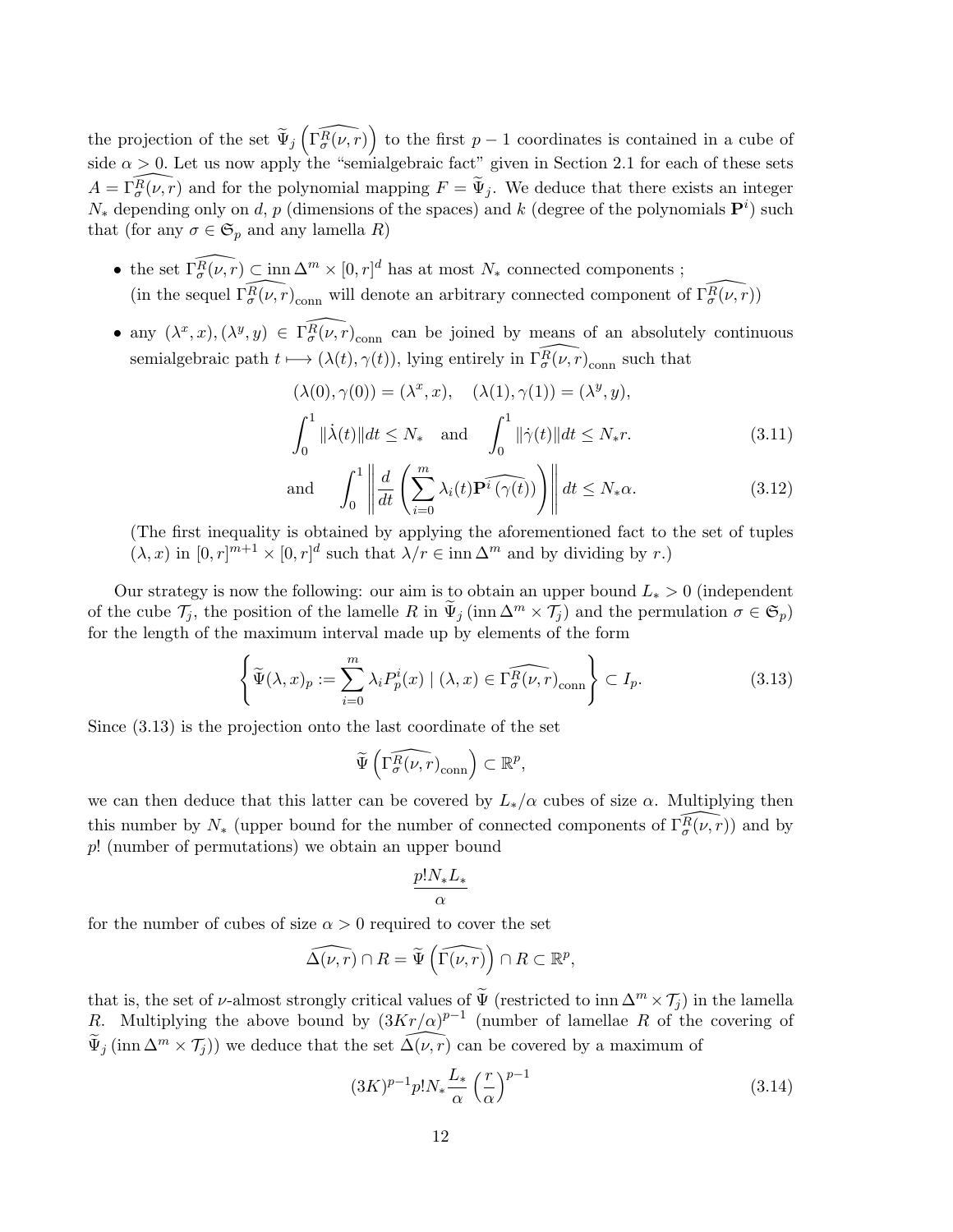cubes of size  $\alpha > 0$ .

Let us now proceed to obtain the required upper bound  $L_* > 0$ . To this end, we fix a permutation  $\sigma \in \mathfrak{S}_p$ , a lamella  $R = \hat{R} \times I_p$  and a connected component  $\widehat{\Gamma_\sigma(\nu, r)}_{\text{conn}}$  and we consider two arbitrary elements  $(\lambda^x, x), (\lambda^y, y)$  in  $\widehat{\Gamma_\sigma(\nu, r)}_{\text{conn}}$ . We readily get

$$
\sum_{i=0}^{m} \lambda_i^y P_p^i(y) - \sum_{i=0}^{m} \lambda_i^x P_p^i(x) = \int_0^1 \frac{d}{dt} \left( \sum_{i=0}^{m} \lambda_i(t) P_p^i(\gamma(t)) \right) dt
$$
  
= 
$$
\int_0^1 \sum_{i=0}^{m} \dot{\lambda}_i(t) P_p^i(\gamma(t)) dt + \int_0^1 \sum_{i=0}^{m} \lambda_i(t) D P_p^i(\gamma(t)) (\dot{\gamma}(t)) dt.
$$
 (3.15)

We shall now obtain appropriate bounds of small order for the above terms.

Step 1. Bound for the first integral of  $(3.15)$  of order  $\nu r$ .

Since  $\lambda(t) \in \text{inn } \Delta^m$ , it follows that  $\sum_{i=0}^m \dot{\lambda}_i(t) = 0$ , whence

$$
\sum_{i=0}^{m} \dot{\lambda}_i(t) \mathbf{P}^i(\gamma(t)) = \sum_{i=1}^{m} \dot{\lambda}_i(t) \left( \mathbf{P}^i(\gamma(t)) - \mathbf{P}^0(\gamma(t)) \right).
$$

By (3.7) and the Cauchy-Schwarz inequality, we obtain

$$
\left\| \sum_{i=0}^m \dot{\lambda}_i(t) \mathbf{P}^i(\gamma(t)) \right\| \leq \sqrt{m} \nu r ||\dot{\lambda}(t)||,
$$

which thanks to  $(3.11)$  yields:

$$
\int_0^1 \left| \sum_{i=0}^m \dot{\lambda}_i(t) P_p^i(\gamma(t)) \right| dt \le \int_0^1 \left| \left| \sum_{i=0}^m \dot{\lambda}_i(t) \mathbf{P}^i(\gamma(t)) \right| \right| dt \le \sqrt{m} N_* \nu r. \tag{3.16}
$$

Step 2. Bound for the second integral of (3.15) of order max $\{\alpha, \nu\}$ .

According to the notation of (3.9) we have

$$
\mathbf{L}(\gamma(t)) = \sum_{i=0}^{m} \lambda_i(t) D \mathbf{P}^i(\gamma(t)).
$$

In view of Lemma 2.3, (3.7), (3.11) and (3.12) we deduce that for some  $C = C(p)$ 

$$
\left| \int_{0}^{1} \sum_{i=0}^{m} \lambda_{i}(t) DP_{p}^{i}(\gamma(t)) \left( \dot{\gamma}(t) \right) dt \right| \leq C \int_{0}^{1} \rho(\mathbf{L}(\gamma(t))) \left\| \dot{\gamma}(t) \right\| dt + C \int_{0}^{1} \left\| \widehat{\mathbf{L}(\gamma(t))} \left( \dot{\gamma}(t) \right) \right\| dt
$$
  

$$
\leq C \nu N_{*} r + C \int_{0}^{1} \left\| \frac{d}{dt} \left( \widehat{\mathbf{L}(\gamma(t))} \right) \right\| dt
$$
  

$$
+ C \int_{0}^{1} \left\| \sum_{i=0}^{m} \dot{\lambda}_{i}(t) \widehat{\mathbf{Pr}(\gamma(t))} \right\| dt
$$
  

$$
\leq C N_{*} \nu r + C N_{*} \alpha + C \sqrt{m} N_{*} \nu r.
$$
 (3.17)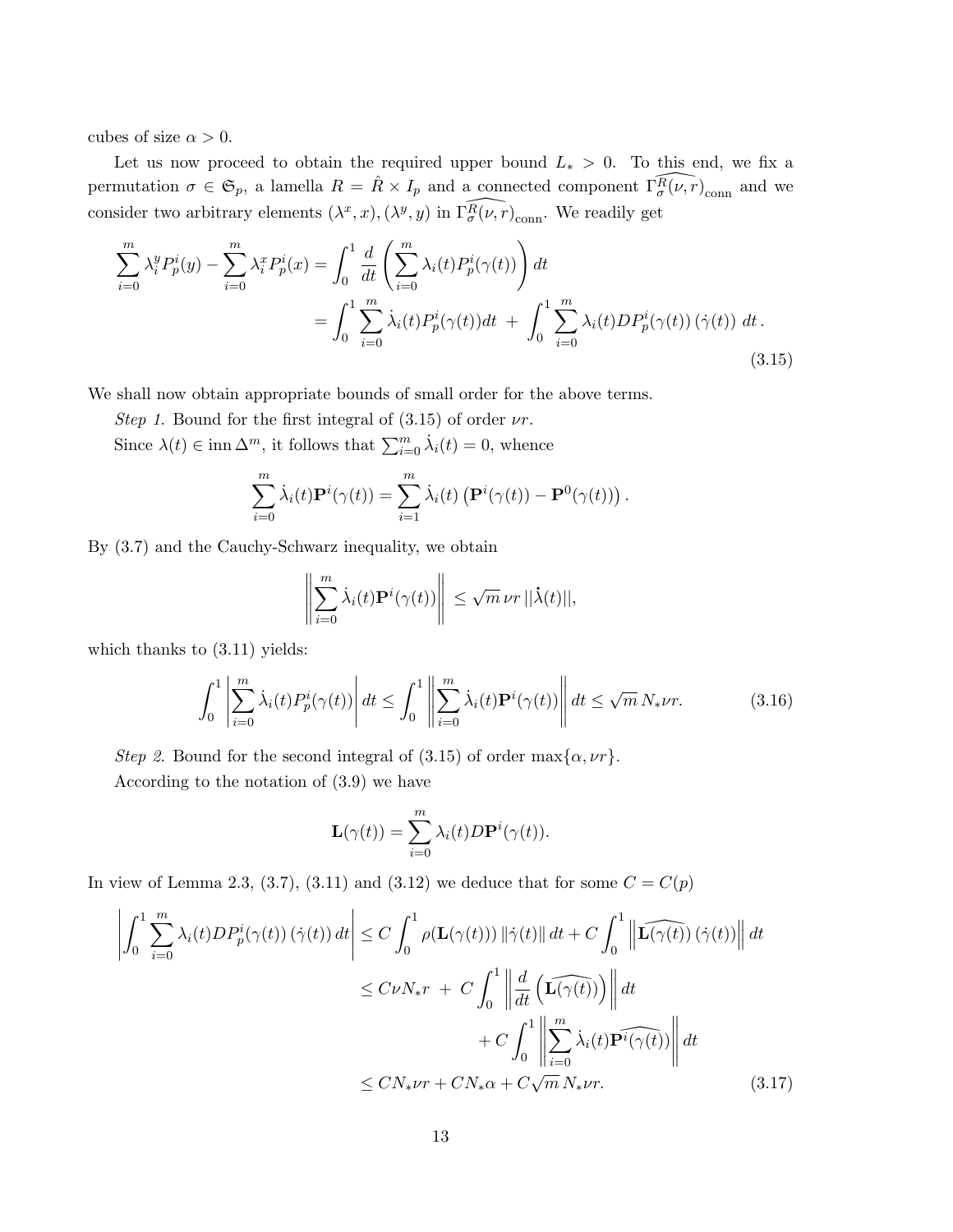Combining the bounds (3.16) and (3.17) obtained in the above steps, we obtain

$$
\left|\sum_{i=0}^m \lambda_i^y P_p^i(y) - \sum_{i=0}^m \lambda_i^x P_p^i(x)\right| \le N_* \left(\sqrt{m}(1+C) + C\right) \nu r + N_* C \alpha.
$$

Setting

$$
D_* = N_* (\sqrt{m}(1+C) + C)
$$
 and  $\alpha = \nu r$ 

we deduce that

$$
\left| \sum_{i=0}^{m} \lambda_i^y P_p^i(y) - \sum_{i=0}^{m} \lambda_i^x P_p^i(x) \right| \le 2D_* \nu r := L_*
$$

where  $D_* = D_*(d, p, k, m)$ . Replacing the values  $L_* = 2D_*\nu r$  and  $\alpha = \nu r$  to (3.14) we deduce that the set  $\widehat{\Delta(\nu, r)}_j$  can be covered by at most

$$
(3K)^{p-1} p! N_*(2D_*) \left(\frac{1}{\nu}\right)^{p-1}
$$

rectangles of side  $\nu r$ . Therefore, the first assertion follows by taking

$$
N_1 = (3K)^{p-1} p! N_*(2D_*)
$$

(ii). The proof of this part follows the patterns of the proof of part (i) above. Given  $j \in$  $\{1,\ldots, l^d\}$  (fixing the semialgebraic set  $\Gamma(\nu, r)_j \subset \text{inn } \Delta^m \times \mathcal{T}_j$ ) we apply Lemma 5 (coordinate control) to the linear operators

$$
D\widetilde{\Psi}_j(\lambda, x) : \mathrm{T}_{\mathrm{inn}\,\Delta^m}(\lambda) \times \mathbb{R}^d \to \mathbb{R}^p \qquad (\lambda, x) \in \Gamma(\nu, r)_j
$$

to deduce that under an appropriate permutation  $\sigma \in \mathfrak{S}_p$  of the coordinates  $\{1, \ldots, p\}$  relation (3.10) holds, that is,

$$
\left| D\widetilde{\Psi_j}(\lambda, x)_p(u) \right| \le C \left( \rho \left( D\widetilde{\Psi_j}(\lambda, x) \right) \|u\| + \left\| D\widetilde{\widetilde{\Psi_j}(\lambda, x)}(u) \right\| \right) \qquad \forall u \in T_{\text{inn } \Delta^m}(\lambda) \times \mathbb{R}^d. \tag{3.18}
$$

We recall again the notation of (2.2)

$$
D\widehat{\widetilde{\Psi_j}(\lambda, x)} = \left(D\widetilde{\Psi_j}(\lambda, x)_1, \ldots, D\widetilde{\Psi_j}(\lambda, x)_{p-1}\right).
$$

For each partition  $\sigma \in \mathfrak{S}_p$  we define  $\Gamma_{\sigma}(\nu, r)_j$  to be the set of those elements  $(\lambda, x) \in \Gamma(\nu, r)_j$ for which after applying the permutation  $\sigma$  to the coordinates of  $D\widetilde{\Psi}_i(\lambda, x)$ , relation (3.18) holds true. Since  $\Gamma(\nu, r)_j$  is nonempty, by Lemma 7 (ii) we deduce that the bounded set  $\Psi_i$  (inn  $\Delta^m \times \mathcal{T}_i$ ) is contained in a strip of width less or equal to 3Kr. Recalling from (3.5) that  $M > 0$  is an upper bound for the diameter of  $\tilde{\Psi}_j(\text{inn }\Delta^m \times \mathcal{T}_j)$  we therefore conclude that  $\widetilde{\Psi}_j(\text{inn }\Delta^m \times \mathcal{T}_j)$  can be covered by at most

$$
\left(\frac{M}{\alpha}\right)^{p-1}
$$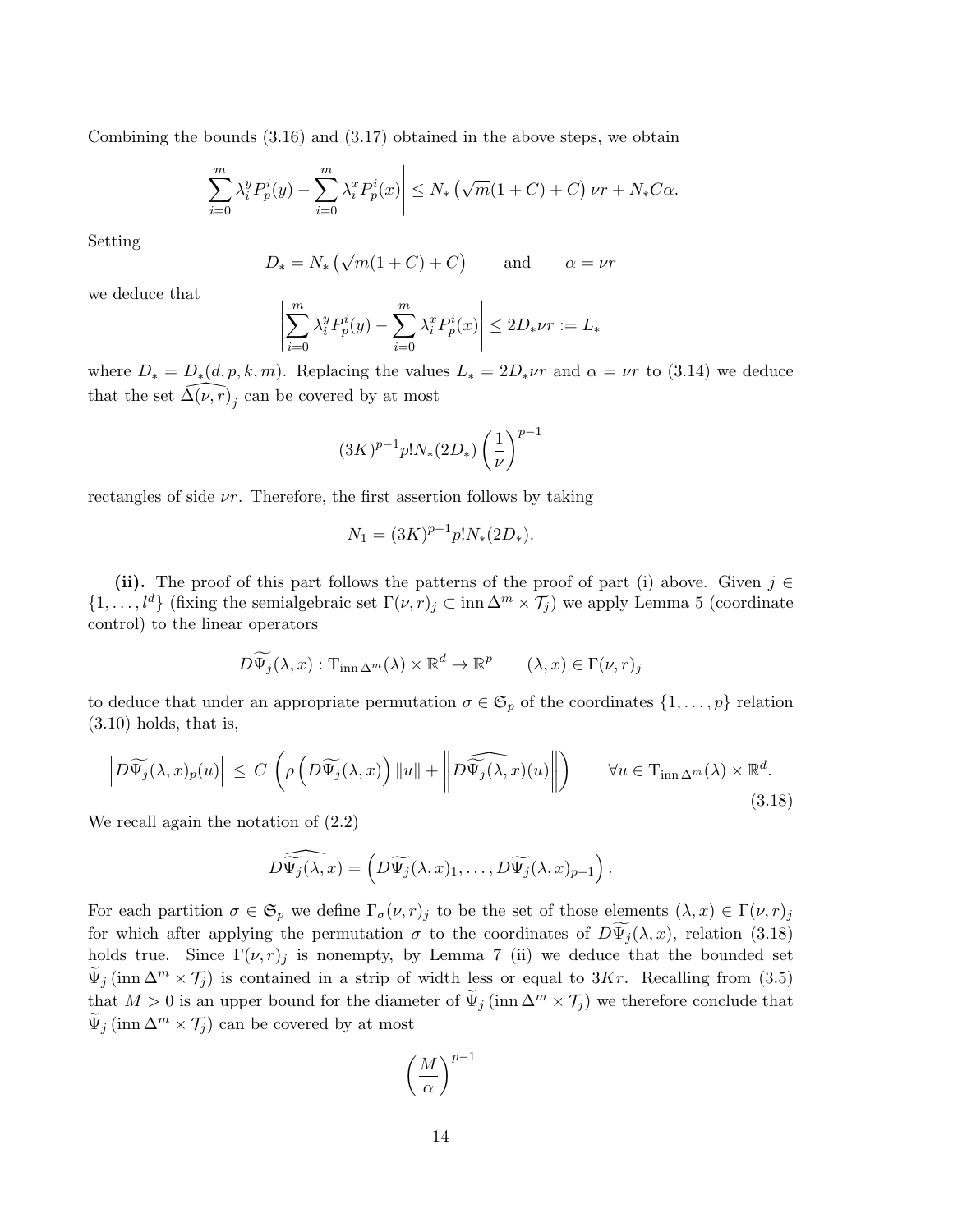lamellae of the form  $R = \hat{R} \times I_p$ , where  $\hat{R}$  is a cube in  $\mathbb{R}^{p-1}$  of side  $\alpha > 0$  and  $|I_p| \geq M$ . Let us consider such a covering and let  $R$  be an arbitrary element (lamella) of it.

Fixing now the partition  $\sigma \in \mathfrak{S}_p$  and the lamella R we set

$$
\Gamma_{\sigma}^{R}(\nu,r) := \left\{ (\lambda, x) \in \Gamma_{\sigma}(\nu,r) \,|\, \widetilde{\Psi}_{j}(\lambda, x) \in R \right\}.
$$

The above set being semialgebraic, we can apply again the "semialgebraic fact" (Section 2.1) for the polynomial mapping  $F = \tilde{\Psi}_j$ . Notice again that the projection of the set  $\tilde{\Psi}_j(\Gamma^R_{\sigma}(\nu,r))$  to the first  $p-1$  coordinates is contained in a cube of side  $\alpha > 0$ . Let  $N_*$  be an integer (depending on d, p and k) such that the set  $\Gamma_{\sigma}^{R}(\nu, r)$  has at most  $N_{*}$  connected components (each of which will be denoted as  $\Gamma_\sigma^R(\nu, r)_{\text{conn}}$  and that for any  $(\lambda^x, x), (\lambda^y, y) \in \Gamma_\sigma^R(\nu, r)_{\text{conn}}$  there exists a semialgebraic path  $\mathbf{u}(t) = (\lambda(t), \gamma(t)), t \in [0, 1],$  lying entirely in  $\Gamma_\sigma^R(\nu, r)_{\text{conn}}$  with

$$
\mathbf{u}(0) = (\lambda^x, x), \quad \mathbf{u}(1) = (\lambda^y, y),
$$

$$
\int_0^1 \|\dot{\mathbf{u}}(t)\| dt \le N_* \tag{3.19}
$$

and 
$$
\int_0^1 \left\| \frac{d}{dt} \left( D\widehat{\Psi_j}(\mathbf{u(t)}) \right) \right\| dt \le N_* \alpha.
$$
 (3.20)

Following the same strategy as in part (i), we seek for an upper bound  $L_*' > 0$  for the length of the maximum interval contained in the set

$$
\widetilde{\Psi}_j \left( \Gamma_{\sigma}^R(\nu, r)_{\text{conn}} \right)_p \subset I_p.
$$

Once we get this bound at hand, we can deduce, as before, that the set  $\Delta(\nu, r)_j$  can be covered by a maximum of

$$
p!N_*\frac{L'_*}{\alpha}\left(\frac{M}{\alpha}\right)^{p-1} \tag{3.21}
$$

cubes of size  $\alpha > 0$ . To determine  $L'_* > 0$  we pick  $(\lambda^x, x), (\lambda^y, y)$  in  $\Gamma_\sigma^R(\nu, r)_{\text{conn}}$  and we obtain in view of (3.18) and up to a permutation of coordinates:

$$
\left| \sum_{i=0}^{m} \lambda_{i}^{y} P_{p}^{i}(y) - \sum_{i=0}^{m} \lambda_{i}^{x} P_{p}^{i}(x) \right| = \left| \int_{0}^{1} \frac{d}{dt} \left( D \widetilde{\Psi}_{j}(\mathbf{u(t)})_{p} \right) dt \right|
$$
  
\n
$$
\leq \int_{0}^{1} C \rho \left( D \widetilde{\Psi}_{j}(\mathbf{u(t)}) \right) \left\| \dot{\mathbf{u}}(t) \right\| dt + \int_{0}^{1} \left\| D \widetilde{\Psi}_{j}(\mathbf{u(t)}) (\dot{\mathbf{u}}(t)) \right\| dt
$$
  
\n
$$
\leq C N_{*} \nu + C N_{*} \alpha = C N_{*} (\nu + \alpha) := L'_{*}.
$$
\n(3.22)

Taking  $\alpha = \nu$ , replacing  $L'_{*} = 2CN_{*}\nu$  in (3.21) and setting

$$
N_2 = 2CN_*^2 p! M^{p-1}
$$

we deduce that the set  $\Delta(\nu, r)_j$  can be covered by at most

$$
N_2\left(\frac{1}{\nu}\right)^{p-1}
$$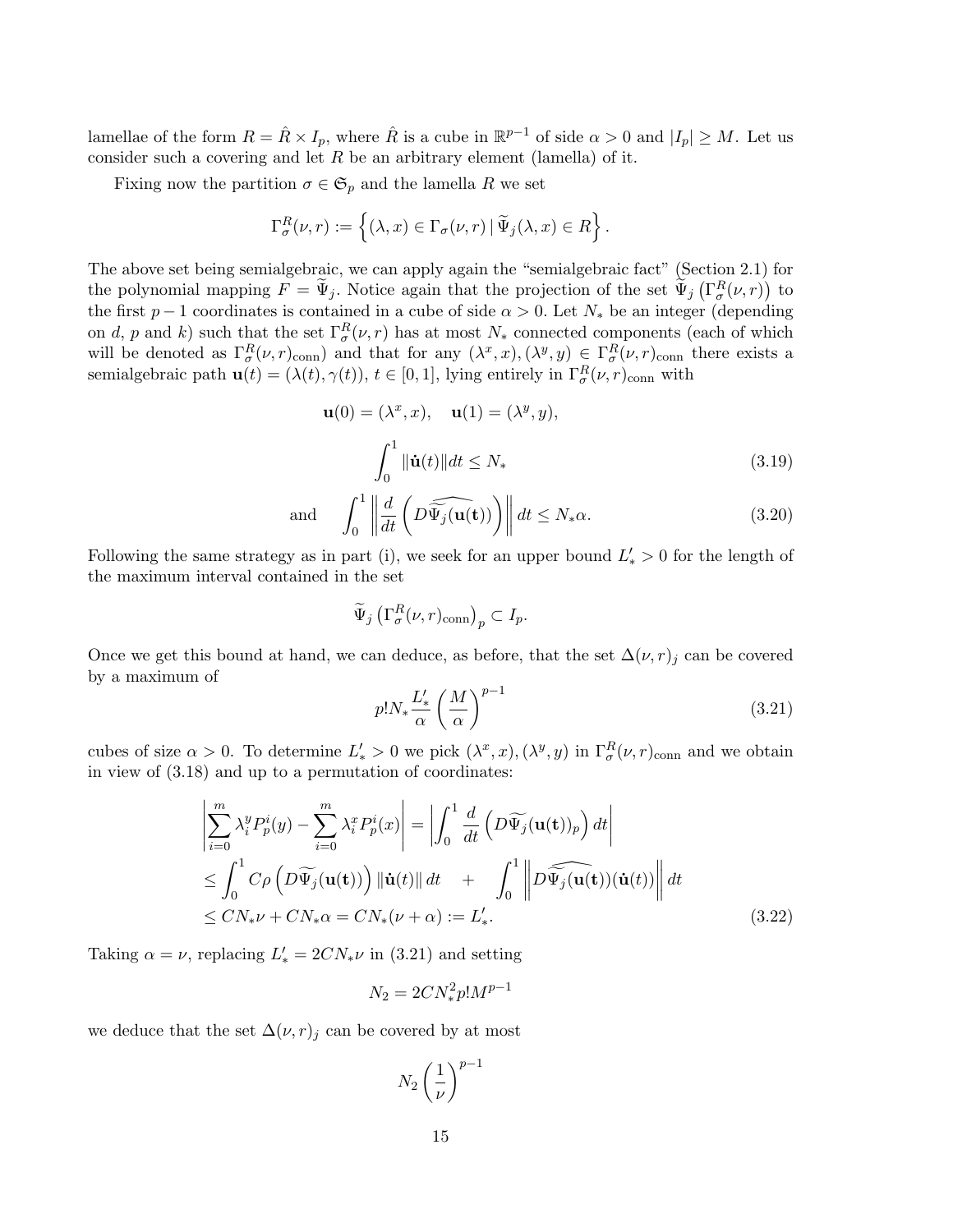cubes of side  $\alpha = \nu$  as asserted. This concludes the proof of (ii) and in turn of Lemma 8.

Return now to the proof of Theorem 3. To prove  $(I)$ , we note that in view of Lemma 6 (ii), we may apply Lemma 8 (i) with

$$
\nu = 2\omega(r)r^{k-1} \tag{3.23}
$$

to deduce that for every  $j \in \{1, ..., l^d\}$  the set

$$
E_j := \left\{ \sum_{i=0}^m \lambda_i \mathbf{P}_j^i(x) \, | \, x \in \mathcal{T}_j, \ (\lambda, x) \in \widehat{\text{Crit}\Psi} \right\}
$$

is contained in a union of  $\tilde{N}(1/\nu)^{p-1}$  cubes of side  $\nu r$ , with  $\tilde{N}$  depending only on k, d, p, m and  $K$ . This together with  $(3.6)$  yields that the set

$$
\Psi\left(\widehat{\rm Crit}\Psi\right)
$$

of strongly critical values of the function  $\Psi$  defined in (1.2) is contained in the union of  $\tilde{N} l^d (1/\nu)^{p-1}$  cubes of side  $3\nu r$ . Therefore, its measure is bounded by

$$
\tilde{N} l^d \frac{1}{\nu^{p-1}} (3\nu r)^p = 3^p \tilde{N} l^d r^p \nu
$$

Using (3.23) and replacing  $r = 1/l$  in the above, we get the following bound for the Lebesgue measure of  $\Psi\left(\widehat{\text{Crit}}\Psi\right)$ 

$$
\mathcal{L}\left(\Psi\left(\widehat{\mathrm{Crit}}\Psi\right)\right) \leq 2 \cdot 3^p \,\tilde{N} \,\omega(\frac{1}{l}) \, l^{(d-p+1)-k}.
$$

It follows that for  $k \geq d - p + 1$  taking the limit as l tends to infinity, we obtain the result.

To prove (II), we note that in view of Lemma 6 (ii), we may apply Lemma 8 (iii) with

$$
\nu = 2\,\omega(r)r^{k-1} \tag{3.24}
$$

to deduce that for every  $j \in \{1, \ldots, l^d\}$  the set

$$
E_j := \left\{ \sum_{i=0}^m \lambda_i P_j^i(x) \, | \, x \in \mathcal{T}_j, \ ( \lambda, x) \in \text{Crit}\Psi \right\}
$$

is contained in a union of  $\tilde{N}(1/\nu^{p-1})$  cubes of side  $\nu$ , with  $\tilde{N}$  depending only on k, d, p, m and the constants K and M. This together with (3.6) yields that the set  $\Psi$  (Crit $\Psi$ ) of critical values of  $\Psi$  is contained in the union of  $\tilde{N} l^d (1/\nu^{p-1})$  cubes of side  $\nu + 2\nu r \leq 3\nu$ . Therefore, its measure is bounded by

$$
l^d \tilde{N} \frac{1}{\nu^{p-1}} (3\nu)^p = 3^p \tilde{N} l^d \nu.
$$

Using (3.23) and replacing  $r = 1/l$  in the above, we get the following bound for the Lebesgue measure of  $\Psi$  (Crit $\Psi$ )

$$
\mathcal{L}\left(\Psi\left(\text{Crit}\Psi\right)\right) \leq 3^p \tilde{N} \, 2 \,\omega\left(\frac{1}{l}\right) l^{d+1-k}.
$$

Therefore, if  $k \geq d+1$ , then taking the limit as l tends to infinity, we obtain the result. Notice that this regularity bound is interesting only when the dimension of the simplex inn  $\Delta^m$ is greater or equal to the dimension of the arrival space. If  $p > m$  then the classical Sard theorem will provide a better result.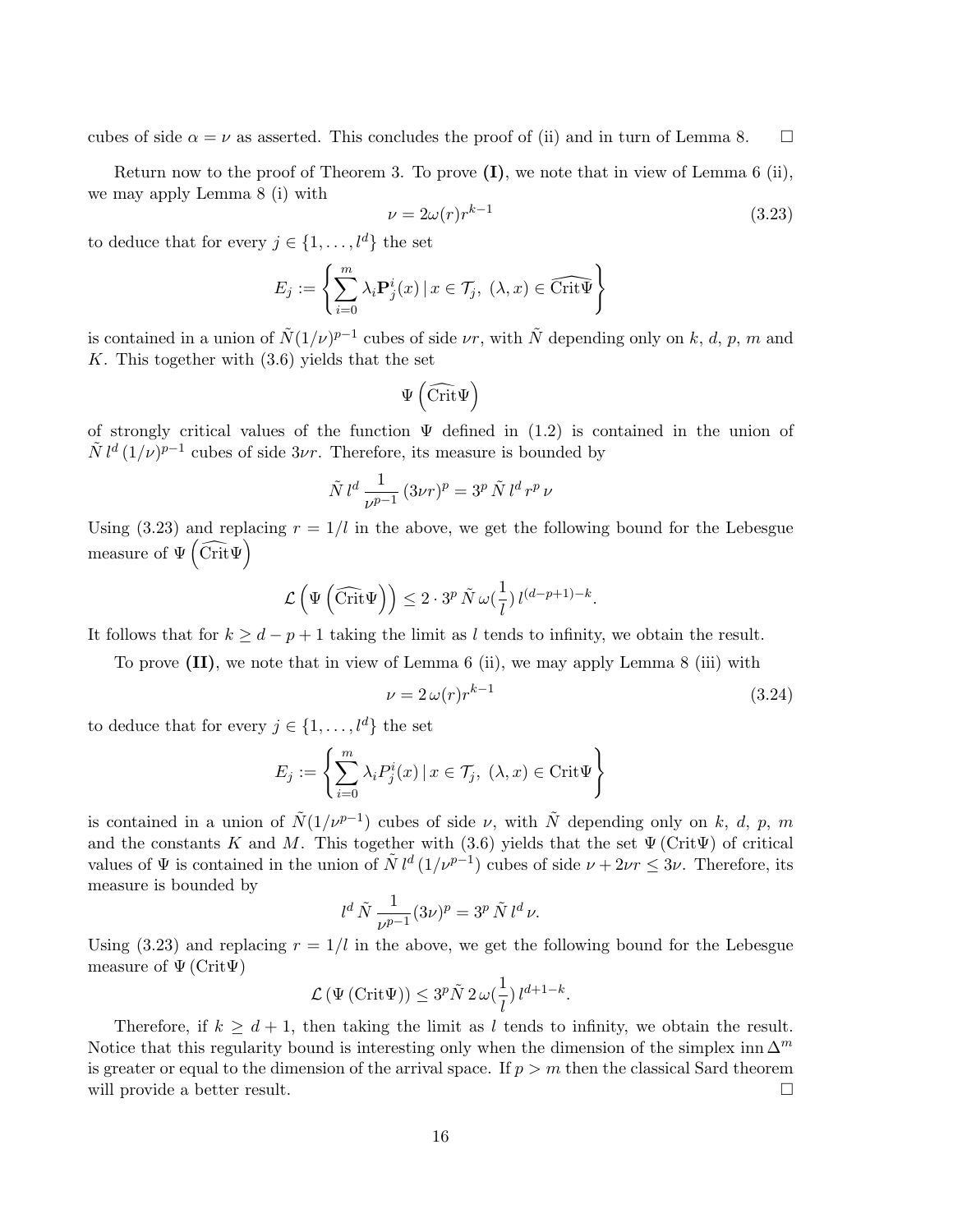#### 3.2 Proof of Morse-Sard for min-type functions (Theorem 1).

We denote by Crit  $f$  the set of Clarke critical points of the function

$$
f(z):=\min_{q\in\mathcal{N}}\ \{\phi(z,q)\}
$$

and we recall that in this case the Clarke subdifferential is given by the formula

$$
\partial f(\bar{z}) = \text{co} \{ D_z \phi(\bar{z}, q) \mid q \in \arg \min \phi(\bar{z}, \cdot) \}.
$$

Therefore, thanks to Caratheodory's lemma, if  $\bar{z} \in \text{Crit } f$ , there exist  $m \in \{0, \ldots, n\}$ ,  $\bar{\lambda} =$  $(\bar{\lambda}_0,\ldots,\bar{\lambda}_m)\in \text{inn }\Delta^m \text{ and } \bar{\mathbf{q}}:=(\bar{q}^0,\ldots,\bar{q}^m)\in \mathcal{N}^{m+1} \text{ such that }$ 

$$
\sum_{i=0}^{m} \bar{\lambda}_i D_z \phi(\bar{z}, \bar{q}^i) = 0.
$$

Notice that  $\phi(\bar{z}, \bar{q}^i) = f(\bar{z})$  and  $D_q \phi(\bar{z}, \bar{q}^i) = 0$ , for all  $i \in \{0, \ldots, m\}$ . In particular we deduce

$$
\sum_{i=0}^m \bar{\lambda}_i D\phi(\bar{z},\bar{q}^i)=0.
$$

Let us now consider the function

$$
\begin{cases} \Psi_m : \text{inn } \Delta^m \times (\mathbb{R}^n \times \mathcal{N}^{m+1}) \to \mathbb{R} \\ \Psi_m (\lambda, z, \mathbf{q}) := \sum_{i=0}^m \lambda_i \phi(z, q^i), \end{cases}
$$

where  $\mathbf{q} := (q^0, \dots, q^m)$ . Setting  $x := (z, \mathbf{q}) \in \mathcal{M} := \mathbb{R}^n \times \mathcal{N}^{m+1}$  and defining

$$
\phi^i(x) := \phi(z, \pi_i(\mathbf{q})), \quad i \in \{0, \dots, m\}
$$

 $(\pi_i$  denotes the *i*-projection of **q**) we deduce easily that  $\Psi_m$  is of the form (1.2) with  $p = 1$  and the tuple

$$
(\bar{\lambda}, \bar{x}) := (\bar{\lambda}, \bar{z}, \bar{q}^0, \dots, \bar{q}^m)
$$

is a (strongly) critical point of  $\Psi_m$ . Moreover,

$$
f(\bar{z}) = \Psi_m(\bar{\lambda}, \bar{z}, \bar{\mathbf{q}}).
$$

Thus the set  $f(\text{Crit } f)$  of Clarke critical values of f is contained to the finite union (from  $m = 0$ to n) of the (strongly) critical values of the functions  $\Psi_m$ . Since  $m \leq n$  we have  $k \geq \dim \mathcal{M} =$  $n + \ell(m + 1)$  and the result follows from Theorem 3 (I) for  $p = 1$ .

#### 3.3 Proof of Sard for Lipschitz selections (Theorem 2)

Let  $F = (F_1, \ldots, F_p) : \mathbb{R}^d \times T \to \mathbb{R}^p$  satisfy the assumptions of Theorem 2 and let  $f = (f_1, \ldots, f_p)$ be a continuous selection of  $F$ , that is,  $f$  is continuous and

$$
f(x) \in \{F(x,t) : t \in T\}, \quad \text{for all } x \in \mathbb{R}^d.
$$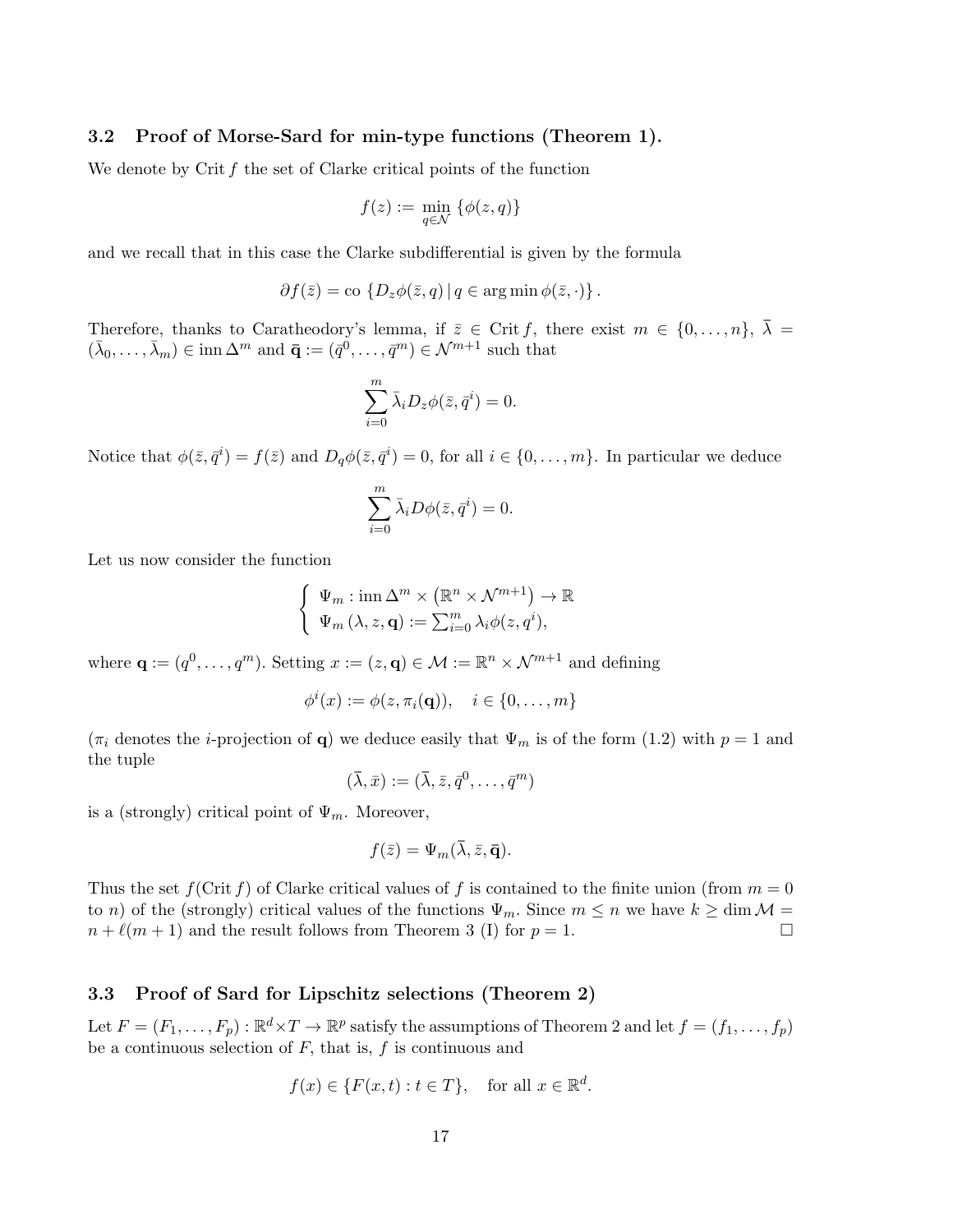Then the assertion that  $f$  is locally Lipschitz is a straightforward consequence of  $[1, P$ roposition 2, since for each  $i \in \{1, \ldots, p\}$  the function  $f_i : \mathbb{R}^d \to \mathbb{R}$  is a continuous selection of the family  $\{F_i(\cdot,t): t \in T\}$  with T countable compact, whence locally Lipschitz continuous.

The second part of the theorem asserts that  $f(\text{Crit } f)$  is null in  $\mathbb{R}^p$ . In order to establish this part we shall need the following notation: We set  $T_i(x) = \{t \in T : f_i(x) = F_i(x, t)\}\,$  for  $i \in \{1, \ldots, p\}$  and

$$
T(x) = \{t \in T : f(x) = F(x, t)\} = \bigcap_{i \in \{1, \dots, p\}} T_i(x).
$$

We further set

$$
A_{f_i}(x) = \text{co } \{ D_x F_i(x, t) : t \in T_i(x) \}, \quad \text{for all } i \in \{ 1, \dots, p \}
$$
 (3.25)

and

$$
A_f(x) = A_{f_1}(x) \otimes \ldots \otimes A_{f_p}(x). \tag{3.26}
$$

The following claim is important for our purposes:

*Claim 1* (broadening the notion of criticality): It holds  $J^C f(x) \subset A_f(x)$  for all  $x \in \mathbb{R}^d$ .

*Proof of Claim 1.* Let  $\mathcal{D}_f$  (respectively,  $\mathcal{D}_{f_i}$ ) denote the set of points of differentiability of f (respectively, of  $f_i$ ). By definition of the Clarke Jacobian of f (respectively, Clarke subdifferential of  $f_i$ ) we have

$$
J^{C}f(x) = \text{co}\left\{\lim_{x_n \to x} Df(x_n) : \{x_n\}_n \subset \mathcal{D}_f\right\}
$$
  
\n
$$
\left(\text{respectively, } \partial^{C}f_i(x) = \text{co}\left\{\lim_{x_n \to x} Df_i(x_n) : \{x_n\}_n \subset \mathcal{D}_{f_i}\right\}\right).
$$

Since  $\mathcal{D}_f \subset \mathcal{D}_{f_i}$  for all  $i \in \{1, \ldots, p\}$ , it follows readily from the above definitions that

$$
J^{C} f(x) \subset \partial^{C} f_1(x) \otimes \ldots \otimes \partial^{C} f_p(x).
$$

By [1, Proposition 4] we deduce  $\partial^C f_i(x) \subset A_{f_i}(x)$  for all  $i \in \{1, \ldots, p\}$ , and the claim follows.

To prove the result it is sufficient to establish that the set  $f(\widetilde{\text{Crit}} f)$  is null in  $\mathbb{R}^p$ , where

$$
\widetilde{\text{Crit}}f := \{ x \in \mathbb{R}^d : \exists A \in A_f(x), \text{ rank}(A) < p \}. \tag{3.27}
$$

(Indeed, in view of Claim 1, we deduce readily that Crit  $f \subset \widetilde{\text{Crit}} f$ , whence  $f(\text{Crit } f) \subset f(\widetilde{\text{Crit}} f)$ .)

Let us now consider the following (countable) set:

$$
\mathcal{F} := \{ J \subset T : |J| \le d + 1 \}. \tag{3.28}
$$

For  $\mathcal{J} = (J_1, \ldots, J_p) \in \mathcal{F}^p$  we set  $m_i = |J_i| - 1$  and we define the function

$$
\begin{cases}\nG_{\mathcal{J}}: \operatorname{inn}\Delta^{m_1} \times \ldots \times \operatorname{inn}\Delta^{m_p} \times \mathbb{R}^d \longrightarrow \mathbb{R}^p \\
G_{\mathcal{J}}(\lambda^1, \ldots, \lambda^p, x) = \left(\sum_{j_1=0}^{m_1} \lambda_{j_1}^1 F_1(x, t_{j_1}^1), \ldots, \sum_{j_p=0}^{m_p} \lambda_{j_p}^p F_p(x, t_{j_p}^p)\right)\n\end{cases} \tag{3.29}
$$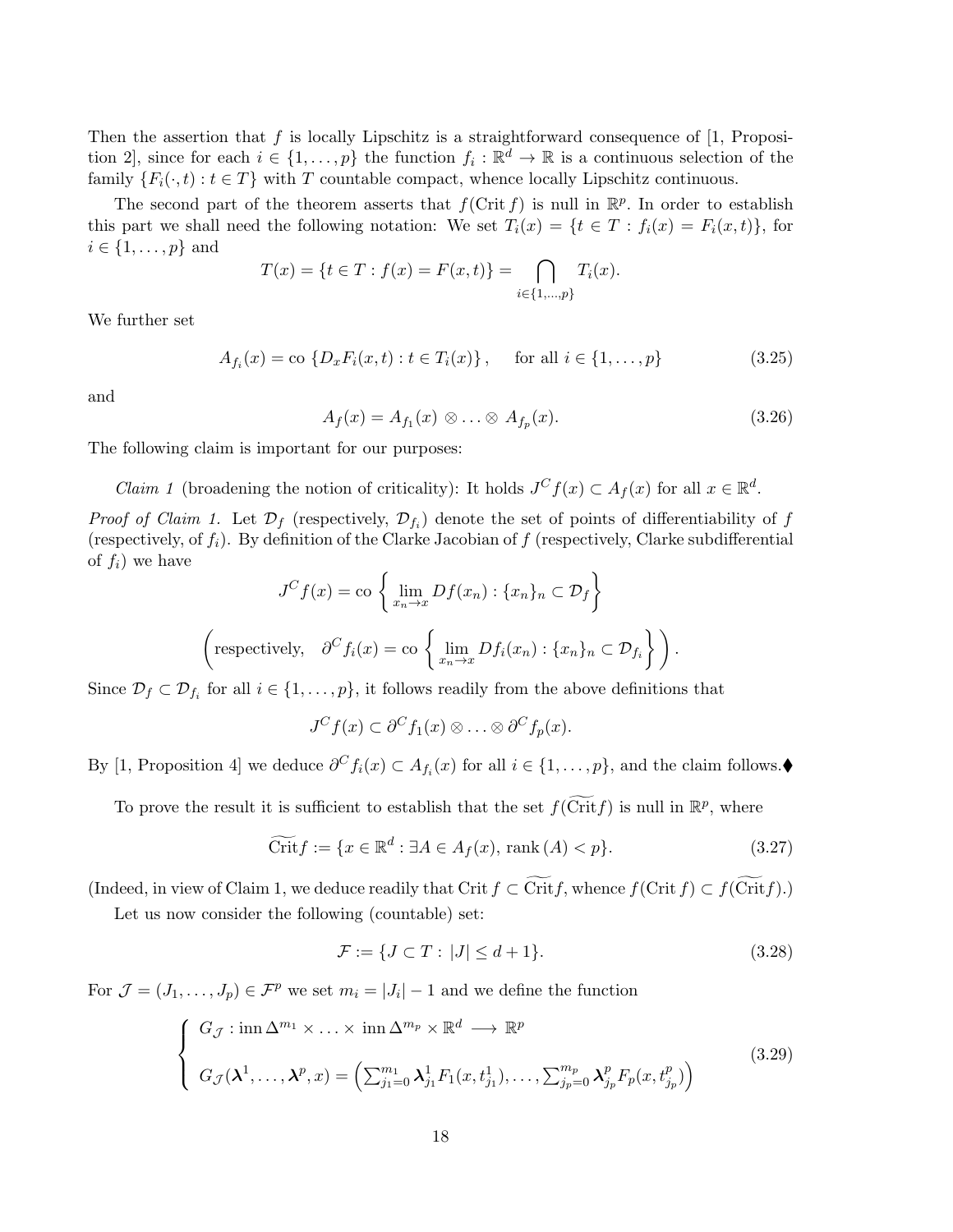where for  $i \in \{1, \ldots, p\}$  we have

 $\boldsymbol{\lambda}^i = (\lambda_0^i, \dots, \lambda_{m_i}^i) \in \text{inn } \Delta^{m_i} \text{ and } J_i = \left\{ t_0^i, \dots, t_{m_i}^i \right\}.$ 

Notice that  $G_{\mathcal{J}}$  is of class  $C^k$  with  $k \geq d-p+1$  (inheriting the regularity of the functions  $x \mapsto F(x, t), t \in T$ .

Let further Crit  $G_{\mathcal{J}}$  denote the set of "strongly critical points" of the function  $G_{\mathcal{J}}$ , that is,

$$
(\boldsymbol{\lambda}^1,\ldots,\boldsymbol{\lambda}^p,x)\in\widehat{\rm Crit}\,G_{\mathcal{J}}\iff\left\{\begin{array}{l}F_i(x,t^i_{j_i})=F_i(x,t^i_0),\quad\left\{\begin{array}{l}\text{for all }i\in\{1,\ldots,p\}\\ \text{for all }j_i\in\{0,\ldots,m_i\}\end{array}\right.\\\text{rank}\,\left(\sum_{j_1=0}^{m_1}\boldsymbol{\lambda}^1_{j_1}D_xF_1(x,t^1_{j_1}),\ldots,\sum_{j_p=0}^{m_p}\boldsymbol{\lambda}^p_{j_p}D_xF_p(x,t^p_{j_p})\right)
$$

The following claim is crucial for our considerations.

*Claim 2* (transferring criticality from f to some  $G_{\mathcal{J}}$ ): For every  $x \in \text{Crit } f$ , there exist  $\mathcal{J} = (J_1, \ldots, J_p) \in \mathcal{F}^p$  (depending on x) and  $\mathbf{\lambda}^i \in \text{inn } \Delta^{|J_i|-1}, i \in \{1, \ldots, p\}$  (depending on x) such that:

– the point  $(\lambda^1, \ldots, \lambda^p, x)$  is strongly critical for the function  $G_{\mathcal{J}}$ ;  $-f(x) = G_{\mathcal{J}}(\lambda^1, \ldots, \lambda^p, x).$ 

*Proof of Claim 2.* Let  $x \in \text{Crit } f$ . It follows from Claim 1 that  $x \in \text{Crit } f$ , that is, there exists  $\mathbf{A} \in A_f(x)$  (identified with a  $p \times d$  matrix) with rank  $(\mathbf{A}) \leq p$ . Let  $\mathbf{A}^1, \ldots, \mathbf{A}^p$  stand for the p lines of **A**. By (3.26) we obtain  $A^i \in A_{f_i}(x)$ , for  $i \in \{1, ..., p\}$ . Using (3.25) and the Caratheodory theorem we deduce that for some  $0 \leq m_i \leq d$ ,  $\lambda^i = (\lambda_0^i, \dots, \lambda_{m_i}^i) \in \text{inn } \Delta^{m_i}$  and  $J_i = \left\{ t_0^i, \ldots, t_{m_i}^i \right\} \subset T_i(x)$  we have

$$
\mathbf{A}^i = \sum\nolimits_{j_i=0}^{m_i} \lambda_{j_i}^i D_x F_i(x, t_{j_i}^i).
$$

Set  $\mathcal{J} = (J_1, \ldots, J_p)$  and consider the function  $G_{\mathcal{J}}$  defined in (3.29). Since  $J_i \subset T_i(x)$  for all  $i \in \{1, \ldots, p\}$ , we have

$$
F_i(x, t_{j_i}^i) = f_i(x),
$$
 for all  $j_i \in \{0, ..., m_i\}.$ 

It follows that

$$
G_{\mathcal{J}}(\lambda^1,\ldots,\lambda^p,x)=f(x),
$$

and the claim is proved.

Therefore, provided we establish that the set  $G_{\mathcal{J}}(\widehat{\text{Crit}} G_{\mathcal{J}})$  is null, we shall deduce from Claim 2, since  $\mathcal{F}^p$  is countable, that the set

$$
f(\operatorname{Crit} f) \subset \bigcup_{\mathcal{J} \in \mathcal{F}^p} G_{\mathcal{J}}(\widehat{\operatorname{Crit}}\,G_{\mathcal{J}})
$$

is null in  $\mathbb{R}^p$  and we are done. Therefore, it remains to establish that for a given  $\mathcal{J} =$  $(J_1, \ldots, J_p) \in \mathcal{F}^p$  and function  $G_{\mathcal{J}}$  the set  $G_{\mathcal{J}}(\text{Crit } G_{\mathcal{J}})$  is null.

To this end, we shall use Theorem 3 to an appropriate function  $\Psi$  of the form (1.2) that we define below. We set

$$
m = \left(\prod_{i=1}^{p} |J_i|\right) - 1 \quad \text{and} \quad \begin{cases} \overrightarrow{i} = (i_1, i_2, \dots, i_p) \\ i_j \in \{0, \dots, m_j\} \end{cases}
$$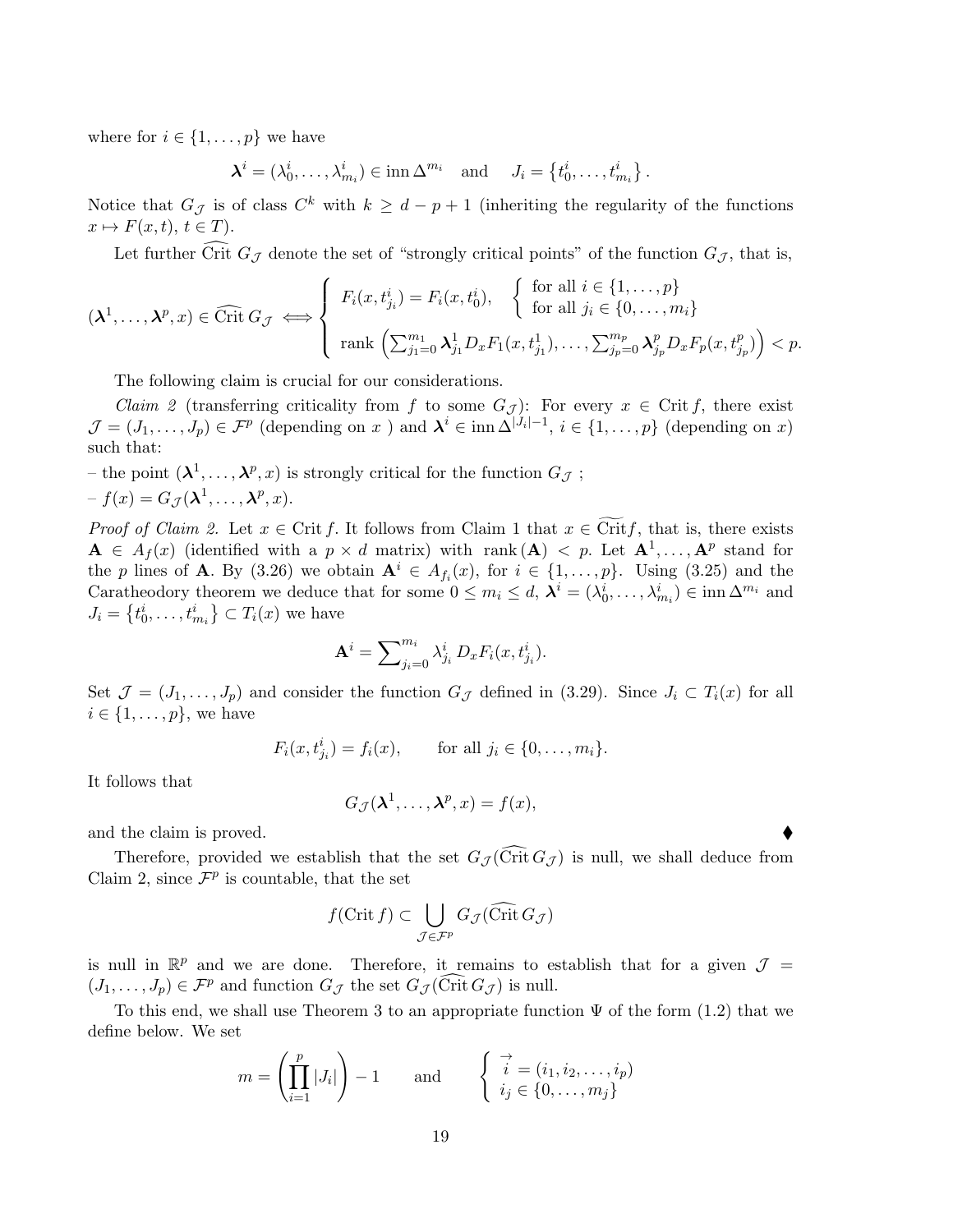and we describe the elements of inn  $\Delta^m$  by means of the above multi-indices, that is,  $\lambda = (\lambda_{\vec{i}}) \in$ inn  $\Delta^m$ . We now consider the following  $m+1$  functions

$$
\begin{cases}\n\overrightarrow{\phi}^i : \mathbb{R}^d \to \mathbb{R}^p, \quad \overrightarrow{i} = (i_1, i_2, \dots, i_p) \\
\overrightarrow{\phi}^i(x) = \left( F_1(x, t_{i_1}^1), \dots, F_p(x, t_{i_p}^p) \right)\n\end{cases} \tag{3.30}
$$

and the function

$$
\Psi(\lambda, x) := \sum_{i_1=0}^{m_1} \cdots \sum_{i_p=0}^{m_p} \lambda_{\overrightarrow{i}} \overrightarrow{\phi}^i(x), \quad (\lambda, x) \in \operatorname{inn} \Delta^m \times \mathbb{R}^d.
$$

Notice that the functions  $\phi^{\vec{i}}$  and consequently the function  $\Psi$  are of class  $C^k$  with  $k \geq d-p+1$ . Thus Theorem 3 (I) applies yielding

$$
\Psi(\widehat{\text{Crit}}\Psi)
$$
 is null in  $\mathbb{R}^p$ .

It remains to establish the following.

Claim 3 (transferring strong criticality from  $G_{\mathcal{J}}$  to  $\Psi$ ): Assume  $(\lambda^1, \ldots, \lambda^p, x) \in \widehat{\text{Crit }} G_{\mathcal{J}}$ . Then for  $\lambda = (\lambda_{\overrightarrow{i}}) \in \text{inn }\Delta^m$  with

$$
\lambda_{(i_1,\ldots,i_p)} = \lambda_{i_1}^1 \cdots \lambda_{i_p}^p \tag{3.31}
$$

it holds

$$
(\lambda, x) \in \widehat{\text{Crit}}\Psi
$$
 and  $\Psi(\lambda, x) = G_{\mathcal{J}}(\lambda^1, \dots, \lambda^p, x).$ 

*Proof of Claim 3.* The proof is straightforward in view of  $(3.30)$ ,  $(3.31)$  and the definition of strongly critical points for  $G_{\mathcal{J}}$ .

This concludes the proof of the claim and in turn of the result.

## 4 Applications in Optimization

In this section we discuss applications of Theorem 2 (Sard for Lipschitz selections) in Optimization.

### 4.1 Semi-infinite programming

Let  $g_t: \mathbb{R}^d \to \mathbb{R}, t \in T$ , be a family of  $C^k$  functions,  $k \geq d-p+1$ , parameterized on a nonempty countable compact set T such that both  $(x, t) \mapsto q_t(x)$  and  $(x, t) \mapsto \nabla q_t(x)$  are continuous. We consider the following semi-infinite minimization problem (depending on a scalar parameter  $r \in \mathbb{R}$ :

$$
(\mathcal{P}_r) \qquad \min_{g_t(x) \le r} u(x)
$$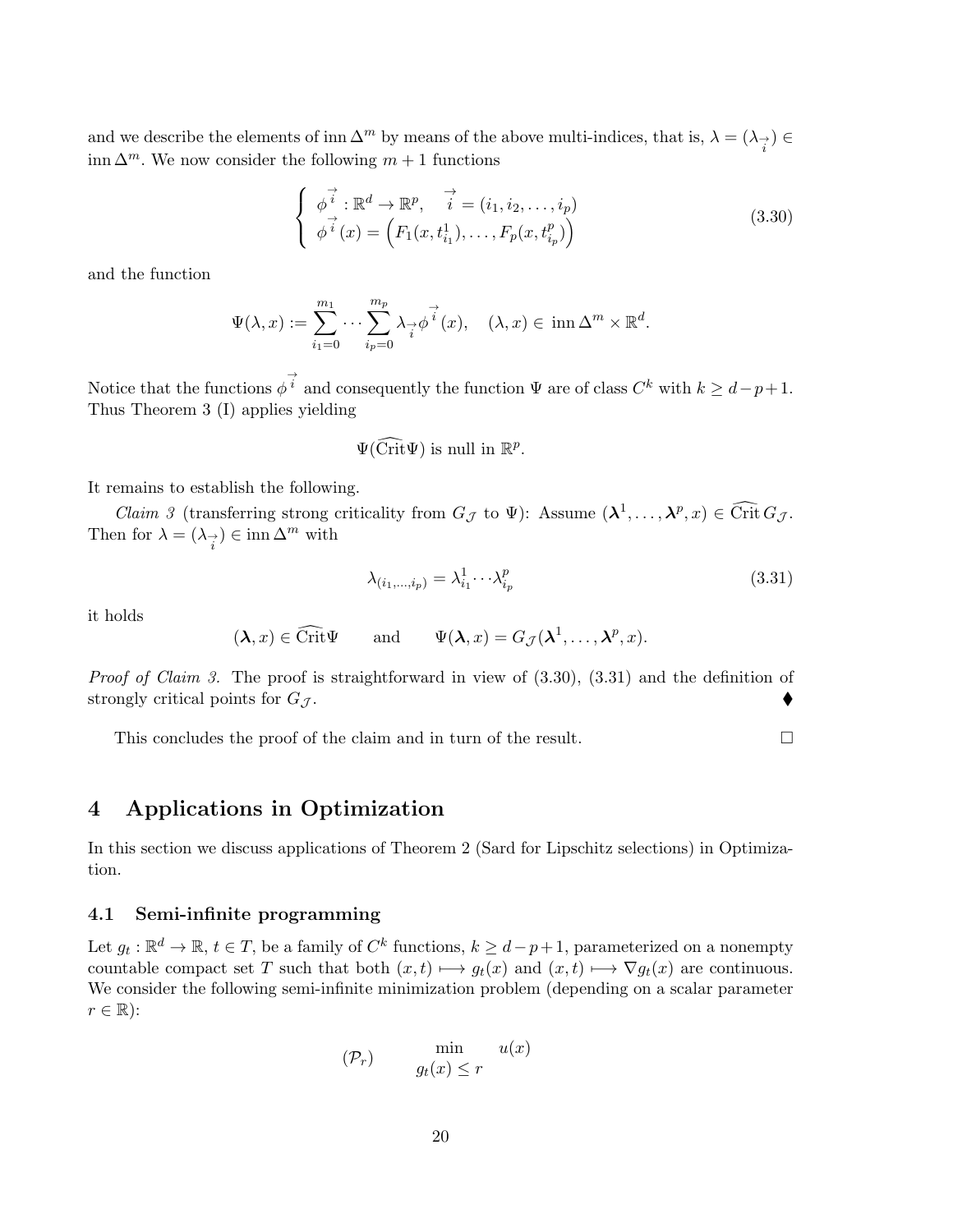where  $u : \mathbb{R}^d \to \mathbb{R}$  is a Clarke regular Lipschitz continuous function. In what follows we assume that the feasibility set

$$
C_r := \{ x \in \mathbb{R}^d : g_t(x) \le r \, ; \ t \in T \}
$$

is nonempty. A feasible point  $\bar{x} \in \mathbb{R}^d$  is said to be a *solution* of  $(\mathcal{P}_r)$  provided for some  $\delta > 0$  it holds:

$$
x \in C_r \cap B_\delta(\bar{x}) \Longrightarrow u(x) \ge u(\bar{x}). \tag{4.1}
$$

Let us observe that

$$
C_r := \{ x \in \mathbb{R}^d : f(x) \le r \},
$$

where

$$
f(x) := \max \{g_t(x) : t \in T\}.
$$
 (4.2)

We further denote by

$$
T(x) := \{ t \in T : g_t(x) = f(x) \}
$$
\n(4.3)

the set of active indices at  $x \in \mathbb{R}^d$ . Thanks to our assumptions, the above set is always a nonempty compact subset of T. In the sequel we are interested in determining necessary optimality conditions for the solutions of  $(\mathcal{P}_r)$ .

**Proposition 9** (Genericity of optimality conditions for  $(\mathcal{P}_r)$ ). For almost all values of the parameter  $r \in \mathbb{R}$ , every solution  $\bar{x}$  of  $(\mathcal{P}_r)$  satisfies a necessary Karush-Kuhn-Tucker (in short, KKT) condition. Namely there exist  $\lambda_1, \ldots, \lambda_d \geq 0$  and  $\{t_1, \ldots, t_d\} \subset T(\bar{x})$  such that

$$
0 \in \partial^{C} u(\bar{x}) + \sum_{i=1}^{d} \lambda_i \nabla g_{t_i}(\bar{x})
$$
\n(4.4)

**Proof.** The function f defined in (4.2) is lower- $C^1$  (see [7] for example), hence locally Lipschitz continuous and Clarke regular. Moreover it satisfies the assumptions of Theorem 2 (Sard for Lipschitz selections), thus the set of its Clarke critical values has measure zero.

Let us now fix a regular value  $r \in \mathbb{R}$  of the above function f and consider a solution (local minimum)  $\bar{x}$  of  $(\mathcal{P}_r)$ , *i.e.*  $\bar{x} \in C_r$  and (4.1) holds. If  $f(\bar{x}) < r$  then  $\bar{x}$  belongs to the interior of  $C_r$  and  $0 \in \partial^C u(\bar{x})$ . Thus (4.4) holds trivially, by picking  $t_* \in T(\bar{x})$  and taking  $t_1 = \ldots = t_d = t_*$ and  $\lambda_1 = \ldots = \lambda_d = 0$ . Consequently, in the sequel we may assume  $f(\bar{x}) = r$ . We now define:

$$
\begin{cases} \Phi : \mathbb{R}^d \to \mathbb{R} \\ \Phi(x) = \max \{ f(x), u(x) - u(\bar{x}) + r \} \end{cases}
$$

It follows readily that  $\Phi$  is locally Lipschitz. By [5, Prop. 2.3.12] we deduce that  $\Phi$  is Clarke regular and

$$
\partial^C \Phi(x) \subset \text{co } \{\partial^C f(x), \partial^C u(x)\}.
$$

Notice that if  $x \notin C_r$  then  $\Phi(x) \ge f(x) > r = \Phi(\bar{x})$ . On the other hand, if  $x \in C_r \cap B_\delta(\bar{x})$ , then  $u(x) \geq u(\bar{x})$  and  $f(x) \leq r$  which yields  $\Phi(x) \geq r = \Phi(\bar{x})$ . It follows that  $\bar{x}$  is a local minimum of  $\Phi$ , thus

$$
0 \in \partial^C \Phi(\bar{x}) = \text{co} \left( \partial^C u(\bar{x}) \cup \partial^C f(\bar{x}) \right). \tag{4.5}
$$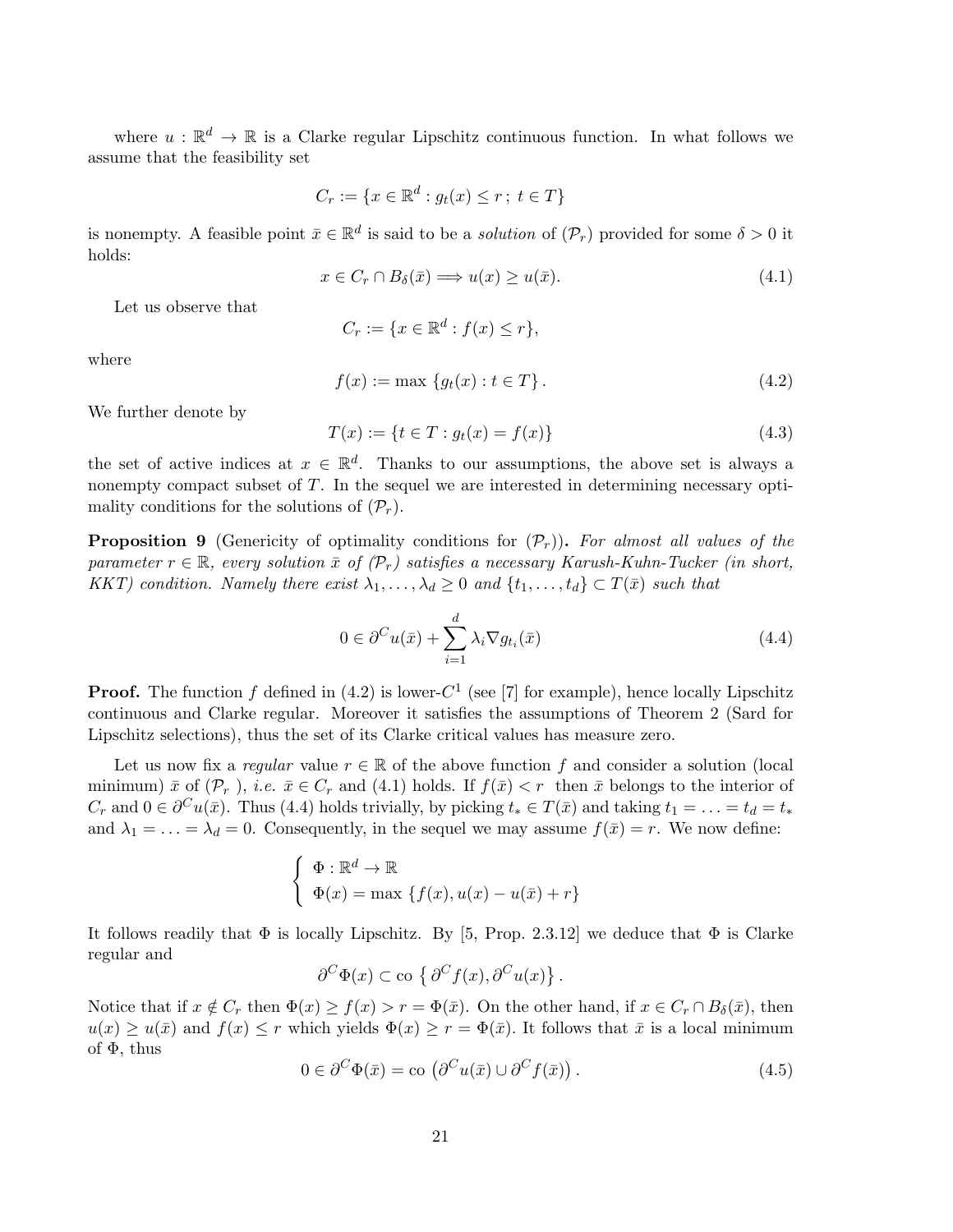In view of (4.2), we deduce that

$$
\partial^C f(\bar{x}) = \text{co } \{ \nabla g_t(\bar{x}) : t \in T(\bar{x}) \}
$$

which combined with  $(4.5)$  finally yields

$$
0 \in \partial^C \Phi(\bar{x}) = \text{co}\left(\partial^C u(\bar{x}) \cup \{\nabla g_t(\bar{x}) : t \in T(\bar{x})\}\right).
$$

By the Caratheodory theorem there exist  $k \in \{1, ..., d\}$ ,  $\mu = (\mu_0, ..., \mu_k) \in \text{inn } \Delta^k$  and

$$
\{p_i\}_{i=0}^k \subset \partial^C u(\bar{x}) \cup \{\nabla g_t(\bar{x}) : t \in T(\bar{x})\}
$$

such that

$$
0 = \mu_0 p_0 + \ldots + \mu_k p_k.
$$

Clearly  $\{p_i\}_{i=0}^k \cap \partial^C u(\bar{x}) \neq \emptyset$  (else  $0 \in \partial^C f(\bar{x})$  and r would be a critical value of f, which is excluded by the choice of the value r to be a regular value). If  $\{p_i\}_{i=0}^k \subset \partial^C u(\bar{x})$  then  $0 \in \partial^C u(\bar{x})$  and (4.4) holds trivially true. We may thus assume that there exists at least one  $p_i \notin \partial^C u(\bar{x})$ . Without loss of generality we may assume that  $\{p_0, \ldots, p_m\} \subset \partial^C u(\bar{x})$  and  $\{p_{m+1}, \ldots, p_k\} \subset \{\nabla g_t(\bar{x}) : t \in T(\bar{x})\}$  for some  $m \in \{0, \ldots, k-1\}$ . We set

$$
\hat{\mu} = \sum_{i=0}^{m} \mu_i \in (0, 1),
$$

 $\hat{\mu}_i = \mu_i / \hat{\mu}$  for  $i \in \{0, \ldots, m\}$ , and

$$
\lambda_i = \begin{cases} \mu_{m+i}/\hat{\mu}, & \text{for } i \in \{1, \dots, k-m\} \\ 0, & \text{for } i \in \{k-m+1, \dots, d\} \end{cases}
$$

Then  $(\hat{\mu}_0, \ldots, \hat{\mu}_m) \in \Delta^m$  and by convexity of  $\partial^C u(\bar{x}),$ 

$$
\sum_{i=0}^{m} \hat{\mu}_i p_i \in \partial^C u(\bar{x}),
$$

whence  $(4.4)$  follows.

#### 4.2 Semi-infinite programming with loose (nonrigorous) constraints

 $(−i)$ 

We adopt the same framework as in Section 4.1, namely, we consider again a regular Lipschitz continuous objective function  $u : \mathbb{R}^d \to \mathbb{R}$  which is to be minimized under a countable set of restrictions  $g_t(x) \leq r$ ,  $t \in T$ , where  $r \in \mathbb{R}$  is a scalar parameter, T is a nonempty countable compact set T and the functions  $(x, t) \mapsto g_t(x)$  and  $(x, t) \mapsto \nabla g_t(x)$  are continuous. However, in contrast to  $(\mathcal{P}_r)$ , we now allow a certain number of constraints, say  $k \in \mathbb{N}$ , to be violated. The feasibility set is therefore larger and given as follows:

where  
\n
$$
C_r^{(-k)} := \{ x \in \mathbb{R}^d : f^{(-k)}(x) \le r \},
$$
\n
$$
f^{(-k)}(x) = \inf_{F \subset T; |F| = k} \sup_{t \in T \setminus F} g_t(x).
$$
\n(4.6)

22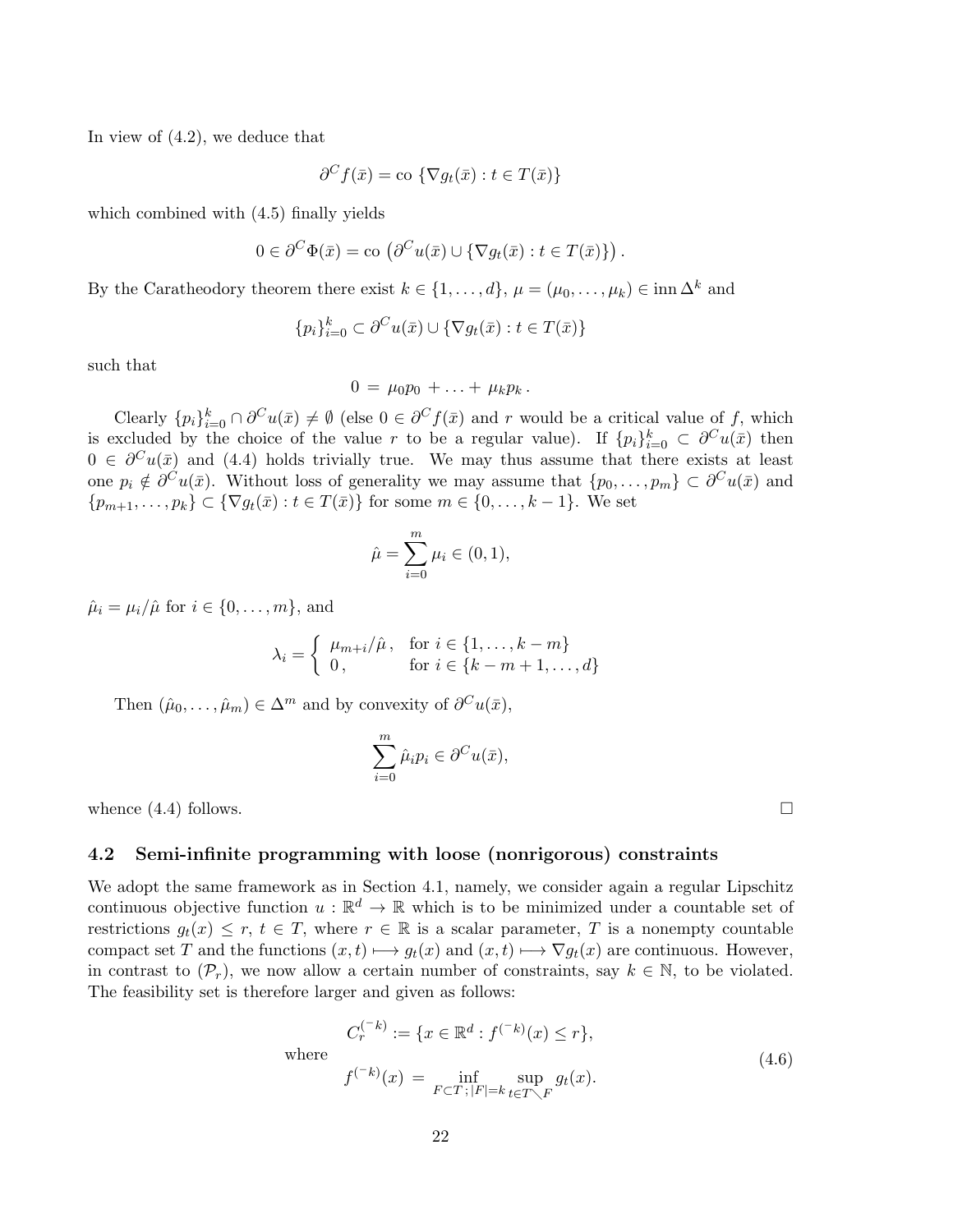Notice that  $x \in C_r^{(-k)}$  if and only if  $g_t(x) \leq r$  for all but k restrictions  $t \in T$ . Under this notation, we are interested in determining necessary optimality conditions for the solutions of the following minimization problem:

$$
(\mathcal{P}_r^{(-k)}) \qquad \min_{f^{(-k)}(x) \le r} u(x)
$$

To this end, we shall need the following result:

**Proposition 10** (Continuous Selection). The function  $f^{(-k)}$  given in (4.6) is a continuous selection of the family  $\{g_t\}_{t\in T}$ . In particular,  $f^{(-k)}$  is Lipschitz continuous and satisfies the generalized Morse-Sard theorem for its Clarke critical values.

**Proof.** Let us recall that the Cantor derivative  $T'$  of the set T is the set of all accumulation points of  $T$ , that is,

$$
T' = \{ t \in T : t \in \overline{T \setminus \{t\}} \}.
$$

For every subset  $F$  of  $T$  we set

$$
f_{-F}(x) := \sup_{t \in T \setminus F} g_t(x).
$$

Notice that if  $F \subset T \setminus T'$  then the above supremum is attained *(i.e.* it is a maximum). For every  $m \in \{1, \ldots, k\}$  we consider the function

$$
f^{[-m]}(x) = \inf_{F \subset T \setminus T';\, |F| = m} f_{-F}(x) = \inf_{F \subset T \setminus T';\, |F| = m} \max_{t \in T \setminus F} g_t(x). \tag{4.7}
$$

*Claim.* The infimum in (4.7) is attained (*i.e.* it is a minimum). In particular,  $f^{[-m]}$  is a (Lipschitz continuous) selection of  $\{g_t\}_{t\in T}$ .

*Proof of Claim.* Let us recall from  $(4.2)$  the function

$$
f(x) := \max \{g_t(x) : t \in T\}
$$

and the corresponding set  $T(x)$  of active indices given by (4.3). If  $T(x) \cap T' \neq \emptyset$ , then  $f_{-F}(x) =$  $f(x)$  for all  $F \subset T \setminus T'$  and consequently  $f^{[-m]}(x) = f_{-F}(x) = f(x)$ , for all  $m \in \{1, \ldots, k\}$  and  $F \subset T \setminus T'$  with  $|F| = m$ . In this case the infimum in (4.7) is trivially attained. Therefore, in what follows, we may assume that  $T(x) \cap T' = \emptyset$ .

If  $|T(x)| > m$ , then again  $f^{-m}(x) = f_{-F}(x) = f(x)$ , for every  $F \subset T$  with  $|F| = m$  (and the infimum is trivially attained). If  $|T(x)| = m$ , then for  $\hat{F} = T(x)$  we have

$$
f^{[-m]}(x) = f_{-\hat{F}}(x) < f_{-F}(x)
$$
, for all  $F \neq \hat{F}$  with  $|F| = m$ 

and the infimum is attained at  $\hat{F}$ . It remains to consider the case  $|T(x)| < m$  (and  $T(x) \cap T' = \emptyset$ ). In this case we set

 $m_1 := m - |T(x)| \in \{1, \ldots, m-1\},\$ 

 $T_1 = T \setminus T(x)$  and

$$
f_1(x) = \max \{g_t(x) : t \in T_1\} < f(x).
$$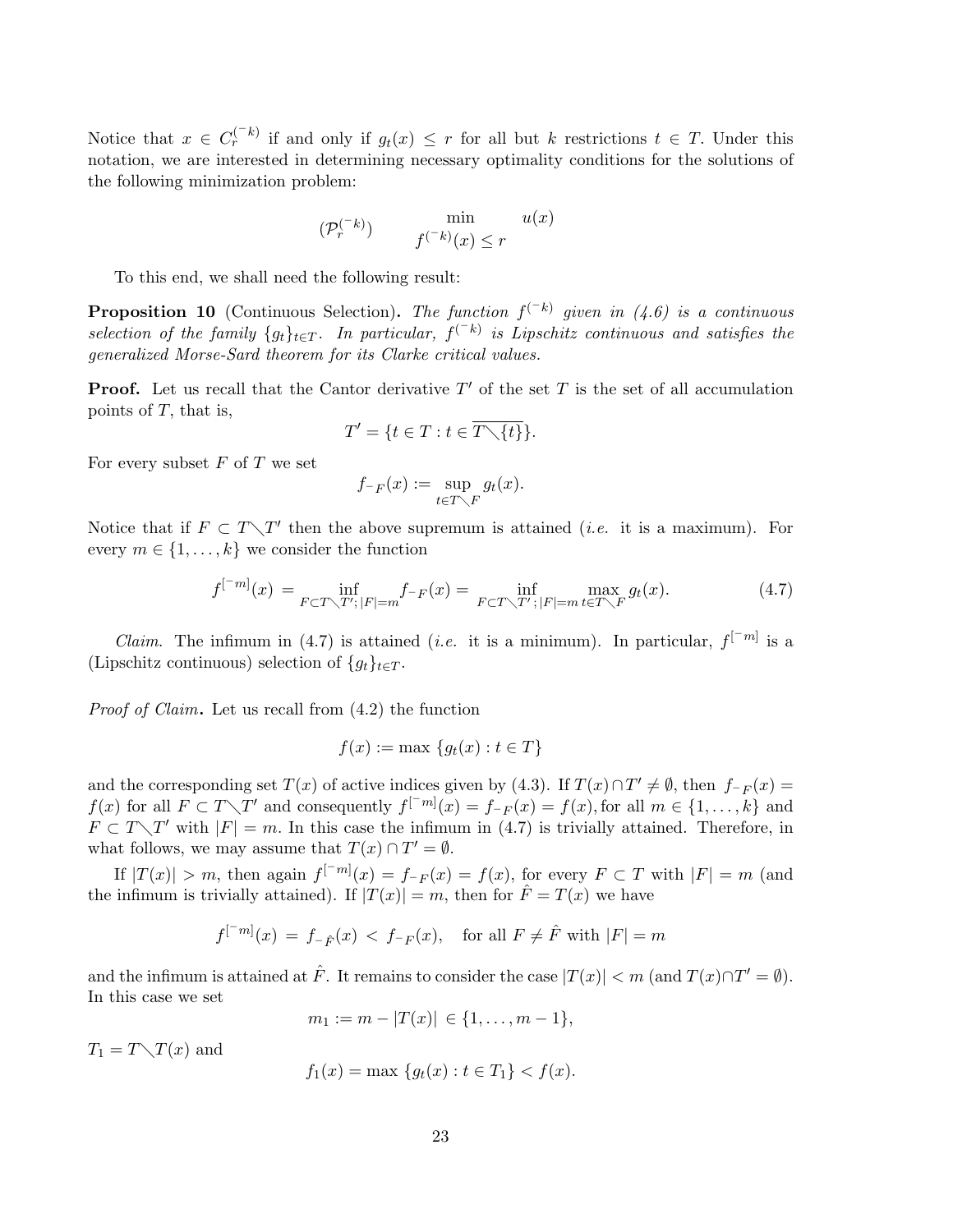Notice that  $T_1' = T'$  and

$$
f^{[-m]}(x) = f_1^{[-m_1]}(x) = \inf_{F_1 \subset T_1 \setminus T';\, |F_1| = m_1} (f_1)_{-F_1}(x). \tag{4.8}
$$

The above analysis applying to  $f_1^{[-m_1]}(x)$  yields that the above infimum is attained whenever either  $T_1(x) \cap T' \neq \emptyset$  or  $|T_1(x)| \geq m_1$ . Notice that if the infimum in the definition of  $f_1^{[-m_1]}(x)$ is attained at  $F_1$  then the infimum in the definition of  $f^{[-m]}(x)$  is attained at  $F := F_1 \cup T(x)$ , see (4.7) and (4.8) respectively. If now  $T_1(x) \cap T' = \emptyset$  and  $|T_1(x)| < m_1$ , then we set  $m_2 :=$  $m_1 - |T_1(x)| < m_1$ ,  $T_2 = T_1 \setminus T_1(x)$  and continue as before. This process will eventually stop, since  $m > m_1 > m_2 > ...$  is a strictly decreasing sequence of natural numbers, which has to be finite. We conclude that

$$
f^{[-m]}(x) = \min_{F \subset T \setminus T' ; |F| = m} \max_{t \in T \setminus F} g_t(x).
$$

This shows that  $f^{-m}$  is a selection of  $\{g_t\}_{t\in T}$ . Moreover, thanks to our assumption on the family  $\{g_t\}$ , the functions  $\{f_{\neg F}: F \subset T \setminus T'$ ;  $|F| = m\}$  are uniformly Lipschitz continuous. A standard argument now shows that  $f^{[-m]}$  is Lipschitz continuous. This concludes the proof of the claim.

We deduce easily from the above claim that

$$
f^{(-k)}(x) = \min_{m \leq k} f^{[-m]}(x) = \min_{F \subset T \setminus T';\, |F| \leq k} \max_{t \in T \setminus F} g_t(x)
$$

is a selection of the family  $\{g_t : t \in T\}$  and Lipschitz continuous.

We now obtain the following result:

**Corollary 11** (Genericity of optimality conditions for  $(\mathcal{P}_r^{(-k)})$ ). For almost all values of the parameter  $r \in \mathbb{R}$ , every solution  $\bar{x}$  of  $(\mathcal{P}_r^{(-k)})$  satisfies a necessary KKT type condition. Namely there exist  $\lambda_1, \ldots, \lambda_d \geq 0$  and  $\{t_1, \ldots, t_d\} \subset T(\bar{x})$  such that

$$
0 \in \partial^C u(x) + \sum_{i=1}^d \lambda_i \nabla g_{t_i}(x)
$$

**Proof.** By Proposition 10 and Theorem 2 almost every value  $r \in \mathbb{R}$  is Clarke regular for  $f^{(-k)}$ . Fix any such value r and consider an optimal solution  $x \in C_r^{(-k)}$  of the problem  $(\mathcal{P}_r^{(-k)})$ . Then  $f^{(-k)}(x) \leq r$ . Repeating the proof of Proposition 9 with f being replaced by  $f^{(-k)}$  and  $C_r$  by  $C_r^{-k}$  we obtain the result.

#### 4.3 Vector Optimization: Pareto minimal values

Let P be a nontrivial closed convex cone of  $\mathbb{R}^d$  and  $f : \mathbb{R}^d \to \mathbb{R}^d$ . A point  $\bar{x} \in \mathbb{R}^d$  is called Pareto minimum point for the function f provided there exists  $\delta > 0$  such that

$$
\begin{aligned}\nx \in B(\bar{x}, \delta) \\
f(\bar{x}) \in f(x) + P\n\end{aligned}\n\implies f(x) = f(\bar{x}).
$$

In this case  $\bar{y} = f(\bar{x})$  is called a *Pareto minimal value*. We now present an application of our main result concerning the size of the set of Pareto minimal values.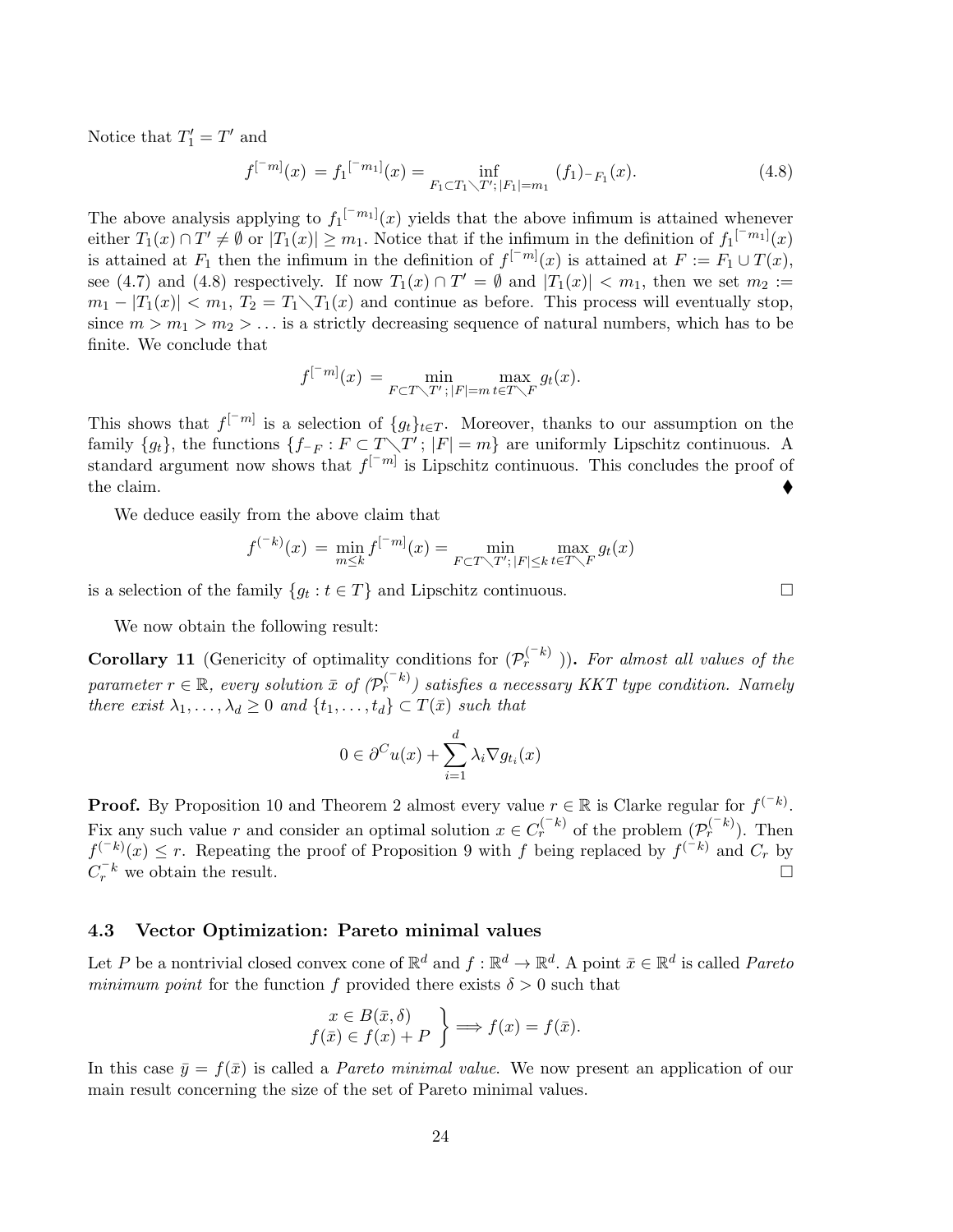**Proposition 12** (Pareto values). Let  $F : \mathbb{R}^d \times T \to \mathbb{R}^d$  be a continuous function. Assume F is  $C^k$ ,  $k \geq d-p+1$ , with respect to the first variable and  $D_xF$  is continuous. Then the set of Pareto minimal values of any continuous selection f of the family  $\{F_t = F(\cdot, t)\}_{t \in T}$  is null.

**Proof.** Let  $\bar{y} = f(\bar{x})$  be a Pareto minimal value of f. Since  $f(B(\bar{x}, \delta)) \cap (\bar{y} - P) = {\bar{y}}$  it follows directly that f is not locally surjective there. By [5, Theorem 7.1.1]  $\bar{y}$  has to be a Clarke critical value. The result follows from Theorem 2.

Acknowledgement. Parts of this work have been elaborated under short research visits of the third author at the University of Pau (France) and of the fourth author at the University Autonomous of Barcelona (Spain) and the University of Santiago (Chile). These authors thank their hosts for hospitality.

————————————————————————————-

## References

- [1] L. BARBET, A. DANIILIDIS, M. DAMBRINE, The Morse-Sard Theorem for Clarke critical values, Advances in Mathematics 242 (2013), 217–227.
- [2] S. Bates, Toward a precise smoothness hypothesis in Sard's theorem, Proc. Amer. Math. Soc. **117** (1993), 279–283.
- [3] J. Bolte, A. Daniilidis, A. Lewis, M. Shiota, Clarke subgradients of stratifiable functions, SIAM J. Optim. 18 (2007), 556–572
- [4] J. Borwein, X. Wang, Lipschitz functions with maximal subdifferentials are generic, Proc. Amer. Math. Soc. 128 (2000), 3221-3229.
- [5] F. Clarke, Optimization and Nonsmooth Analysis, Wiley-Interscience, New York, 1983.
- [6] G. Comte, Y. Yomdin, Tame geometry with application in smooth analysis, Lecture Notes in Mathematics 1834 (Springer, 2004).
- [7] A. DANIILIDIS, J. MALICK, Filling the gap between lower- $C^1$  and lower- $C^2$  functions, J. Convex Anal. 12 (2005), 315–329.
- [8] H. FEDERER, Curvature measures, *Trans. Amer. Math. Soc.* **93** (1959), 418–491.
- [9] W. Hirsch, Differential Geometry, Graduate Texts in Mathematics 33 (Springer, 1976).
- [10] A. Jofre, Image of critical points set for nonsmooth mappings and applications, preprint 22p, Université de Pau et des Pays de l'Adour,
- [11] K. KURDYKA, P. ORRO, S. SIMON, Semialgebraic Sard theorem for generalized critical values, J. Differential Geom. 56 (2000), 67–92.
- [12] A. Morse, The behavior of a function on its critical set, Ann. of Math. 40 (1939), 62–70.
- [13] A. Norton, The Zygmund Morse-Sard theorem, J. Geom. Anal. 4 (1994), 403–424.